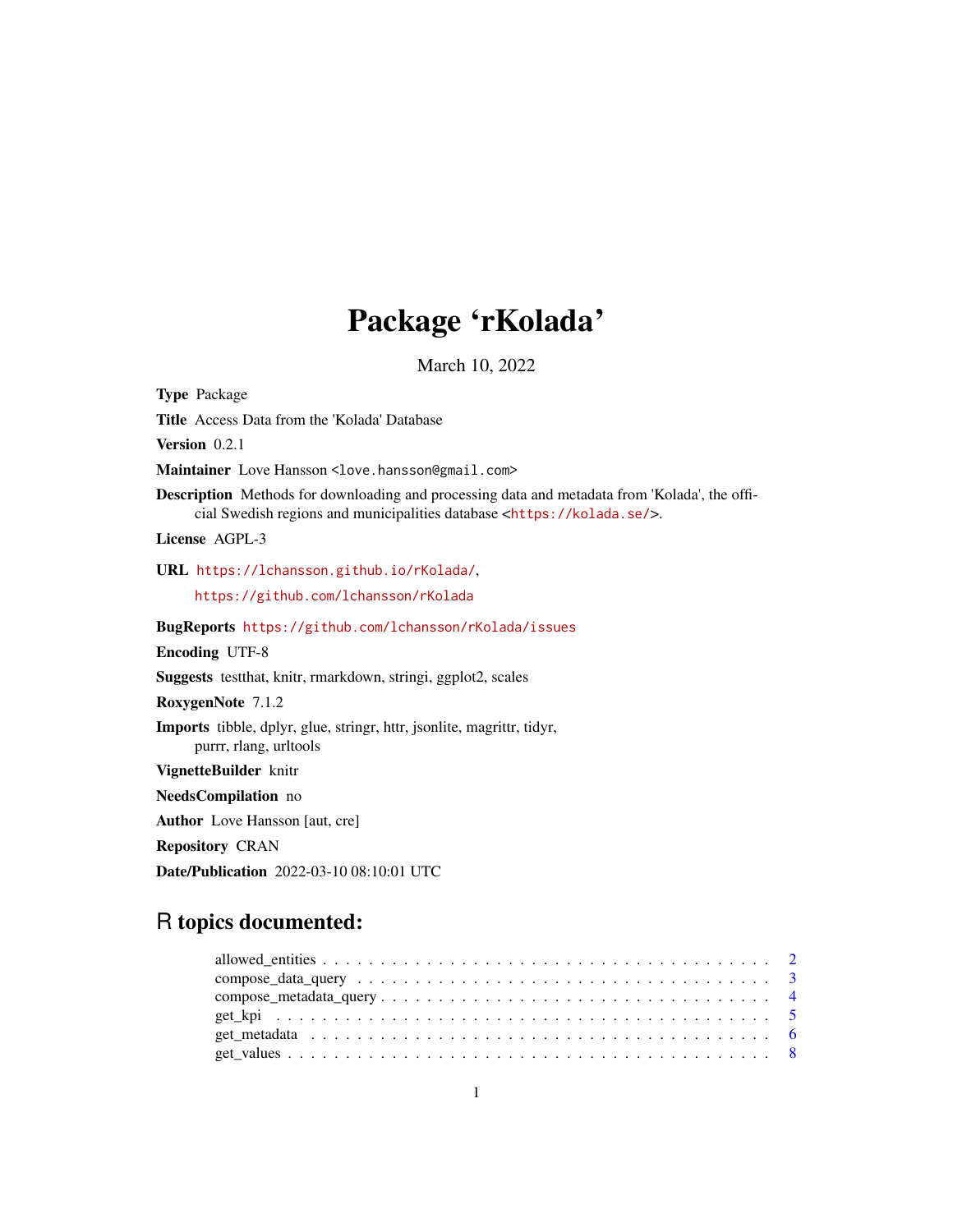<span id="page-1-0"></span>

|       | values minimize $\ldots \ldots \ldots \ldots \ldots \ldots \ldots \ldots \ldots \ldots \ldots \ldots \ldots$ |    |
|-------|--------------------------------------------------------------------------------------------------------------|----|
|       |                                                                                                              |    |
| Index |                                                                                                              | 24 |

<span id="page-1-1"></span>allowed\_entities *Allowed entities: Kolada metadata classes*

#### Description

Allowed entities: Kolada metadata classes

#### Usage

```
allowed_entities()
```
#### Value

A vector of names of allowed metadata entities, i.e. the correct spelling of all allowed values of the entity parameter in [get\\_metadata](#page-5-1).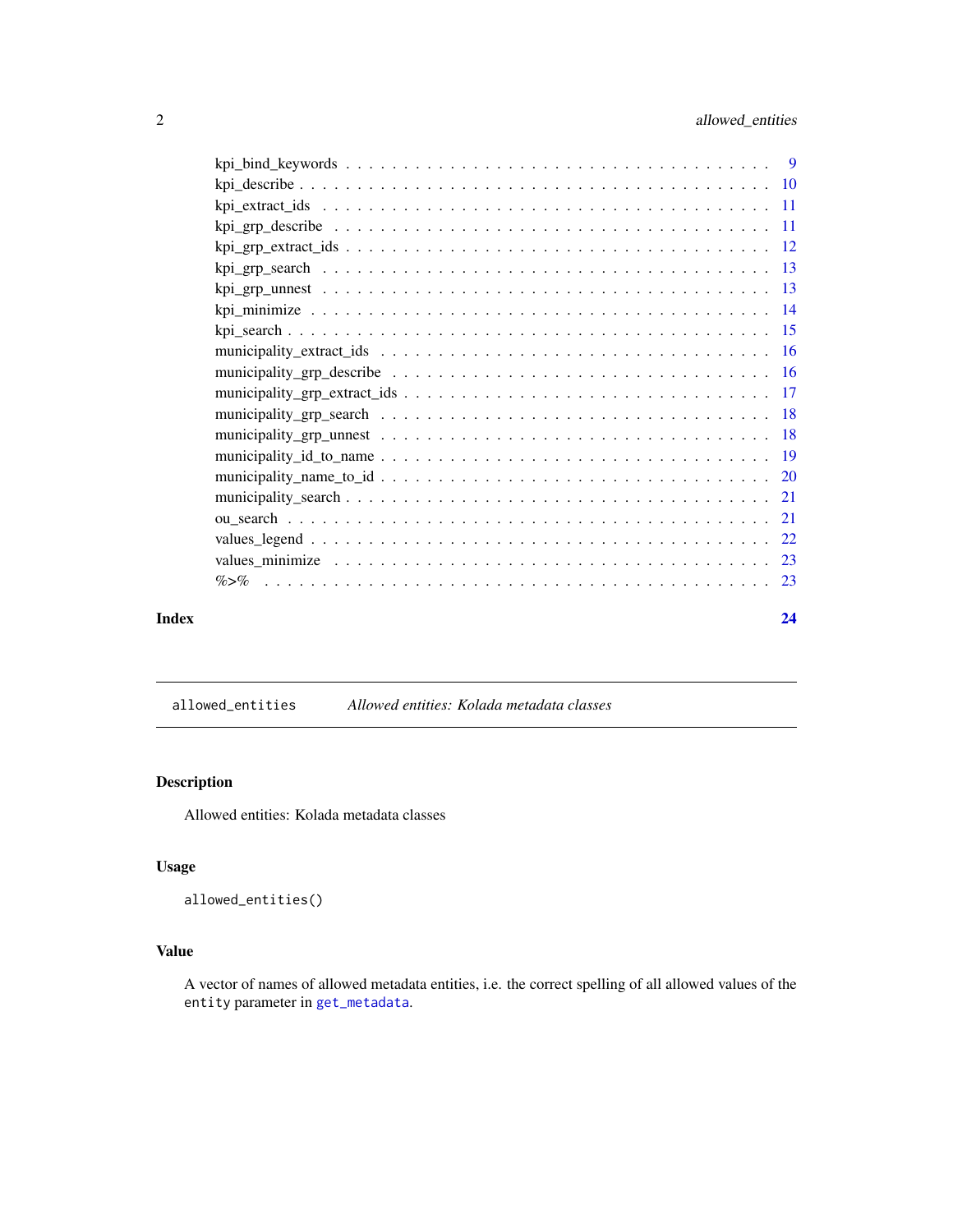<span id="page-2-0"></span>compose\_data\_query *Compose a query to fetch metadata from the Kolada API. Its use is mainly*

#### Description

Mainly used as a supporting function for [get\\_values](#page-7-1) but can also be used to create a working URL to paste in your web browser.

#### Usage

```
compose_data_query(
 kpi = NULL,municipality = NULL,
 period = NULL,
 ou = NULL,unit_type = "municipality",
 page = NA,
 per_page = NA,
 version = "v2")
```
#### Arguments

| kpi          | What kpis should be fetched? Can be a single name or a vector of names.                                                                |
|--------------|----------------------------------------------------------------------------------------------------------------------------------------|
| municipality | For which municipalities should data be fetched? Can be a single name or a<br>vector of names.                                         |
| period       | For what years should data be fetched? Can be one or more four-digit integers<br>or character strings.                                 |
| ou           | (Optional) for what Operating Units should data be fetched? Only available for<br>certain KPIs. Only used if unit_type is set to "ou". |
| unit_type    | One of "municipality" or "ou". Whether to fetch data for Municipalities or<br>Organizational Units. Units. Defaults to "municipality". |
| page         | What page to fetch. Used mainly in large queries. Fetches a page using the<br>value of "per_page" as pagination delimiter.             |
| per_page     | Number of results per page.                                                                                                            |
| version      | Version of the API. Currently only "v2" is supported.                                                                                  |

#### Value

A string containing a URL to the Kolada REST API.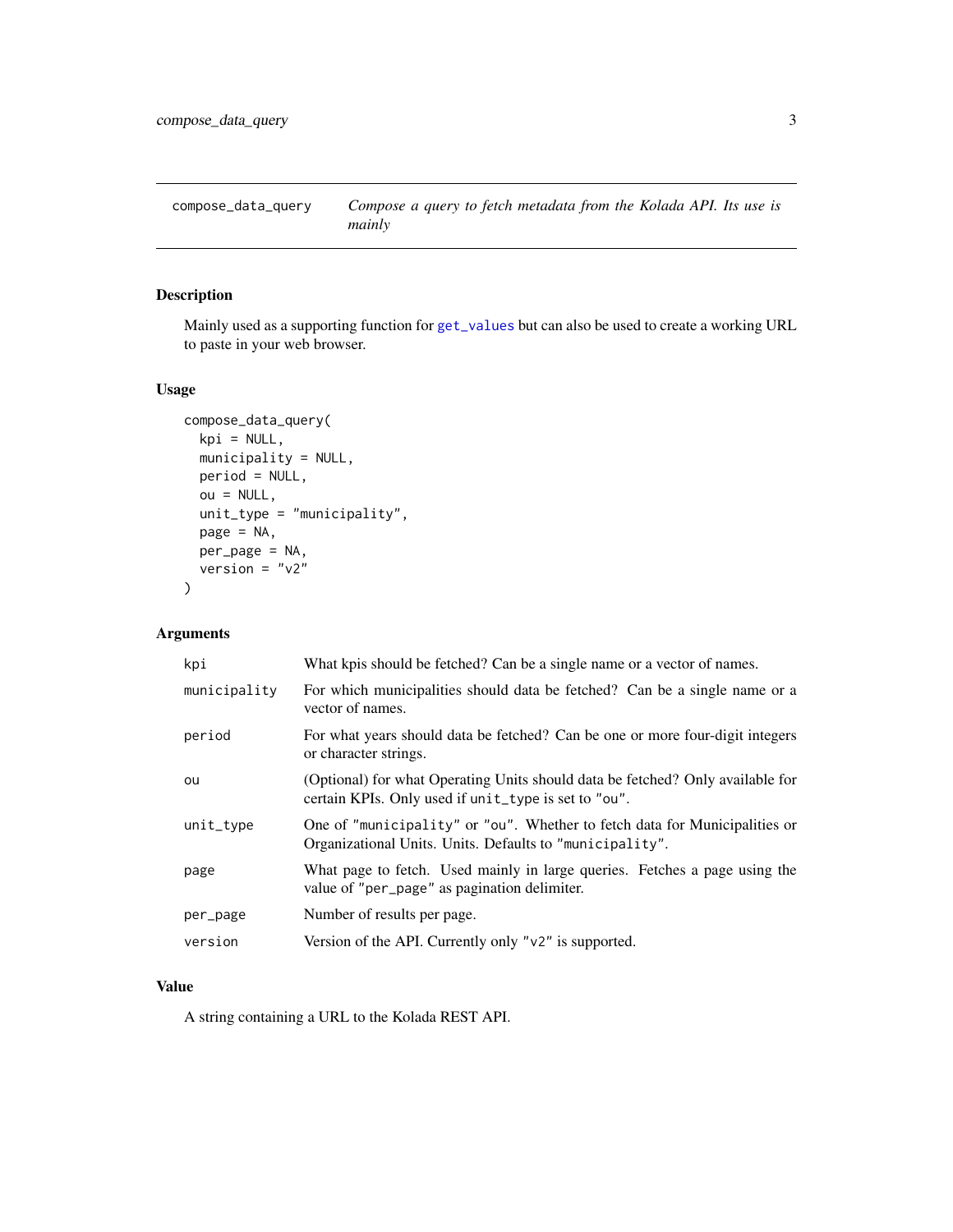```
compose_metadata_query
```
*Compose a query to fetch metadata from the Kolada API.*

#### Description

Mainly used as a supporting function for [get\\_metadata](#page-5-1) but can also be used to create a working URL to paste in your web browser.

#### Usage

```
compose_metadata_query(
 entity = "kpi",
 title = NULL,
 id = NULL,municipality = NULL,
 page = NA,
 per_page = NA,
 version = "v2")
```
#### Arguments

| entity       | Any allowed metadata entity. Check allowed_entities to see an updated list.                                                |
|--------------|----------------------------------------------------------------------------------------------------------------------------|
| title        | A free-form search term or the exact title of any entry in the current entity. Case<br>insensitive.                        |
| id           | The ID of any entry in the current entity.                                                                                 |
| municipality | If entity is "ou", the municipality parameter can be added to narrow the search.                                           |
| page         | What page to fetch. Used mainly in large queries. Fetches a page using the<br>value of "per_page" as pagination delimiter. |
| per_page     | Number of results per page.                                                                                                |
| version      | Version of the API. Currently only " $v2$ " is supported.                                                                  |

#### Value

A string containing a URL to the Kolada REST API.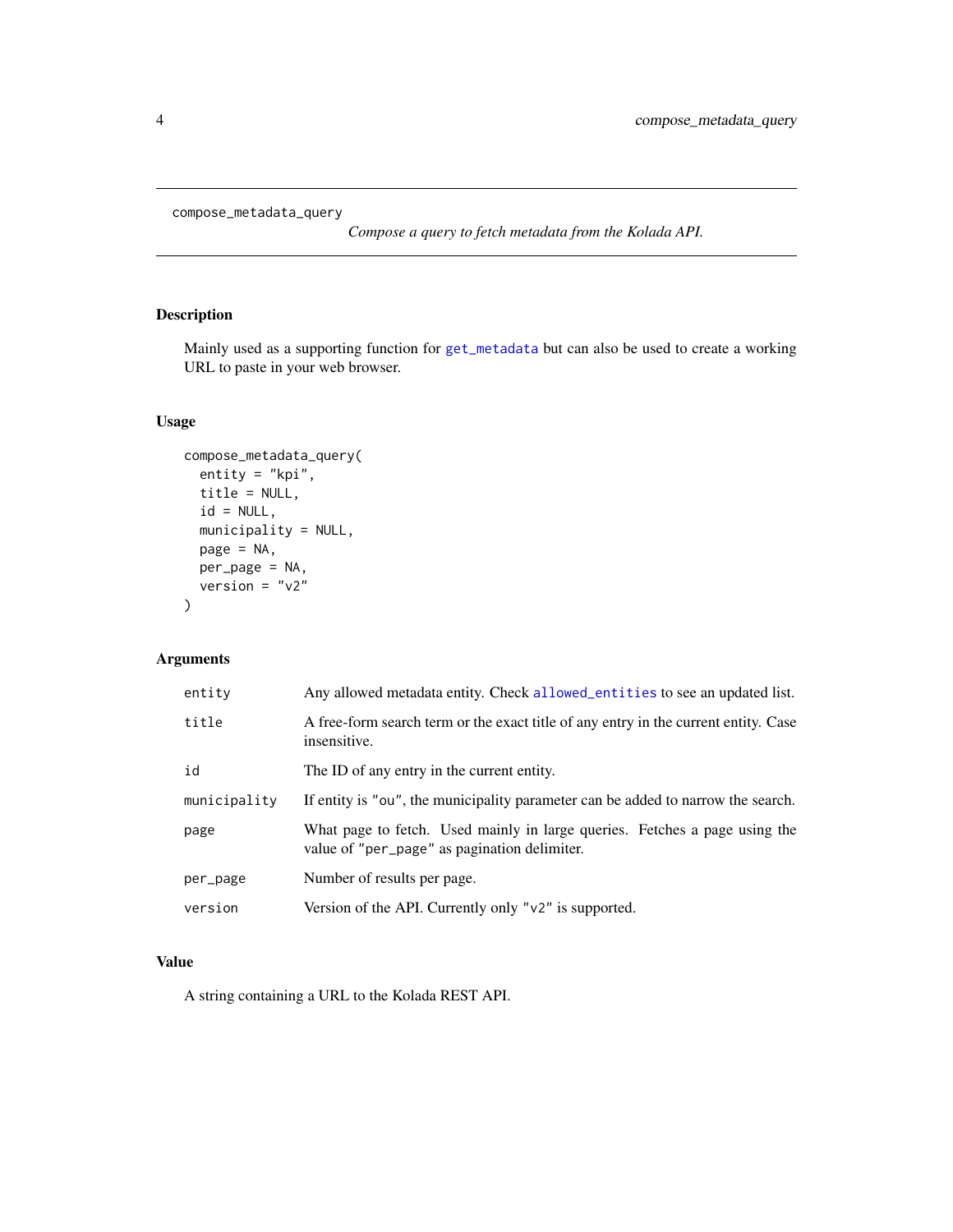#### <span id="page-4-2"></span><span id="page-4-1"></span><span id="page-4-0"></span>Description

There are five different types of metadata entities in the Kolada database: "kpi", "kpi\_groups", "municipality", "municipality\_groups", and "ou". For every entity there is a corresponding function get\_ENTITY which retrieves a table with the metadata for that entity. The get\_ENTITY functions are thin wrappers around [get\\_metadata](#page-5-1).

#### Usage

```
get_kpi(
  id = NULL,max_results = NULL,
  cache = FALSE,
  cache_location = tempdir,
  verbose = FALSE
)
get_kpi_groups(
  id = NULL,cache = FALSE,max_results = NULL,
  cache_location = tempdir,
  verbose = FALSE
\lambdaget_ou(
  id = NULL,municipality = NULL,
 max_results = NULL,
  cache = FALSE,cache_location = tempdir,
  verbose = FALSE
\lambdaget_municipality(
  id = NULL,cache = FALSE,max_results = NULL,
  cache_location = tempdir,
  verbose = FALSE
)
get_municipality_groups(
  id = NULL,
```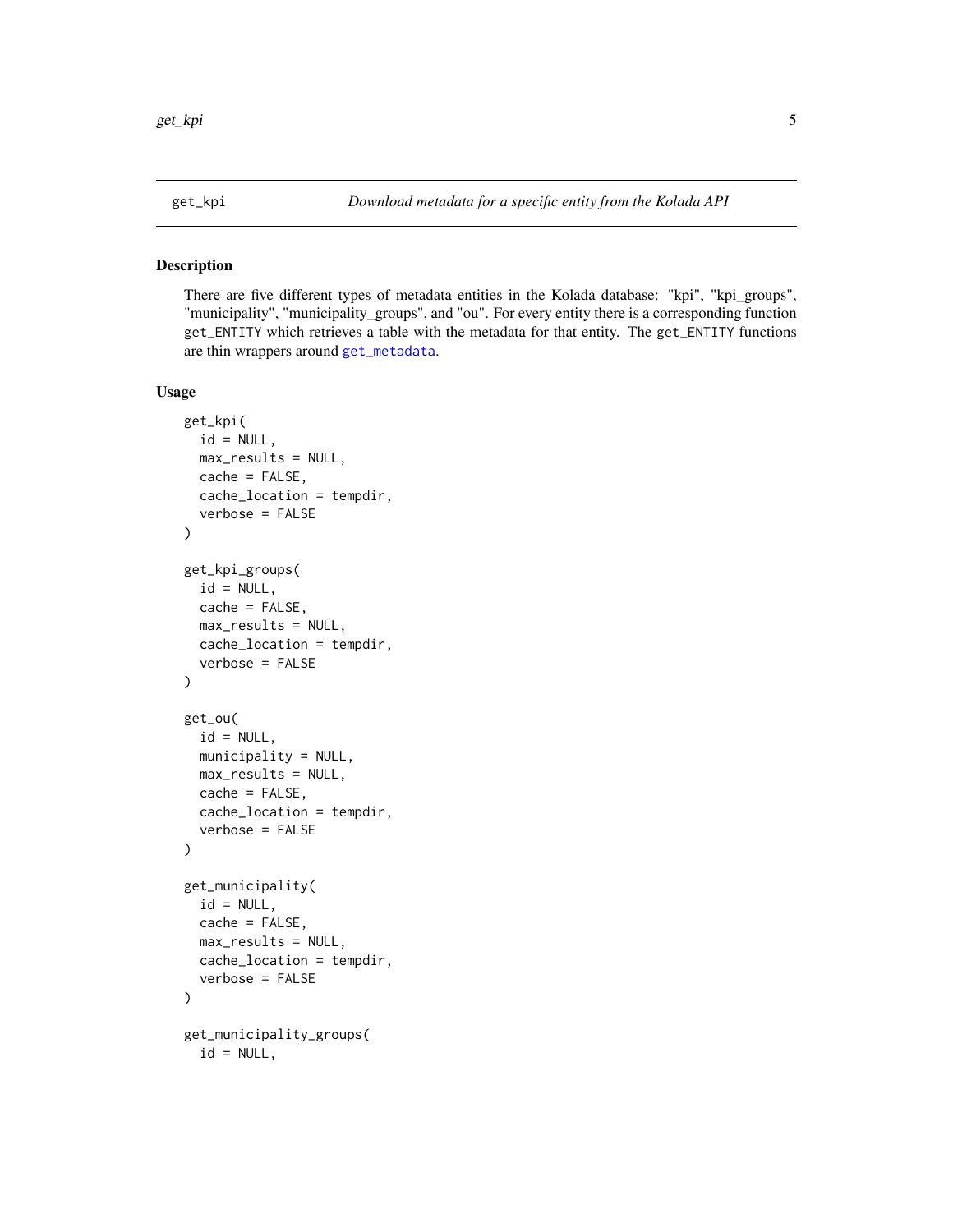```
cache = FALSE,
 max_results = NULL,
 cache_location = tempdir,
  verbose = FALSE
)
```
#### Arguments

| id           | (Optional) One or several KPI IDs                                                                                                                                                                                            |
|--------------|------------------------------------------------------------------------------------------------------------------------------------------------------------------------------------------------------------------------------|
| max_results  | (Optional) Specify the maximum number of results returned by the query.                                                                                                                                                      |
| cache        | Logical. If TRUE, downloaded data are stored to the local disk in the place<br>specified by cache_location. If data is already present on the local disk, this<br>data is returned instead of downloading data from the API. |
|              | cache_location Where to store and search for cached data. Can be a path to a directory or the<br>name of any function that returns the path to a directory when called, like getwd.<br>Defaults to tempdir.                  |
| verbose      | Whether to print the call to the Kolada API as a message to the R console.                                                                                                                                                   |
| municipality | (Optional) A string or vector of strings containing municipality codes. If getting<br>OU data, you can use this parameter to narrow the search.                                                                              |
|              |                                                                                                                                                                                                                              |

#### Value

Returns a tibble with metadata for the specified entity. In rKolada terminology, a table returned by e.g. [get\\_kpi](#page-4-1) is referred to as a kpi\_df and can be passed to functions starting with "kpi" such as [kpi\\_bind\\_keywords](#page-8-1).

#### Examples

```
# Download KPI table and store a cache copy of the results in a temporary folder
# (to actually download all available data, don't specify max_results)
kpi_df <- get_kpi(cache = TRUE, max_results = 100)
```
<span id="page-5-1"></span>get\_metadata *Download metadata from the Kolada API*

#### Description

This is a generalized function for downloading metadata from the Kolada API. The function parameters closely mask the names specified in the original API. For further information about the Kolada API specification, please see the [official documentation on GitHub.](https://github.com/Hypergene/kolada)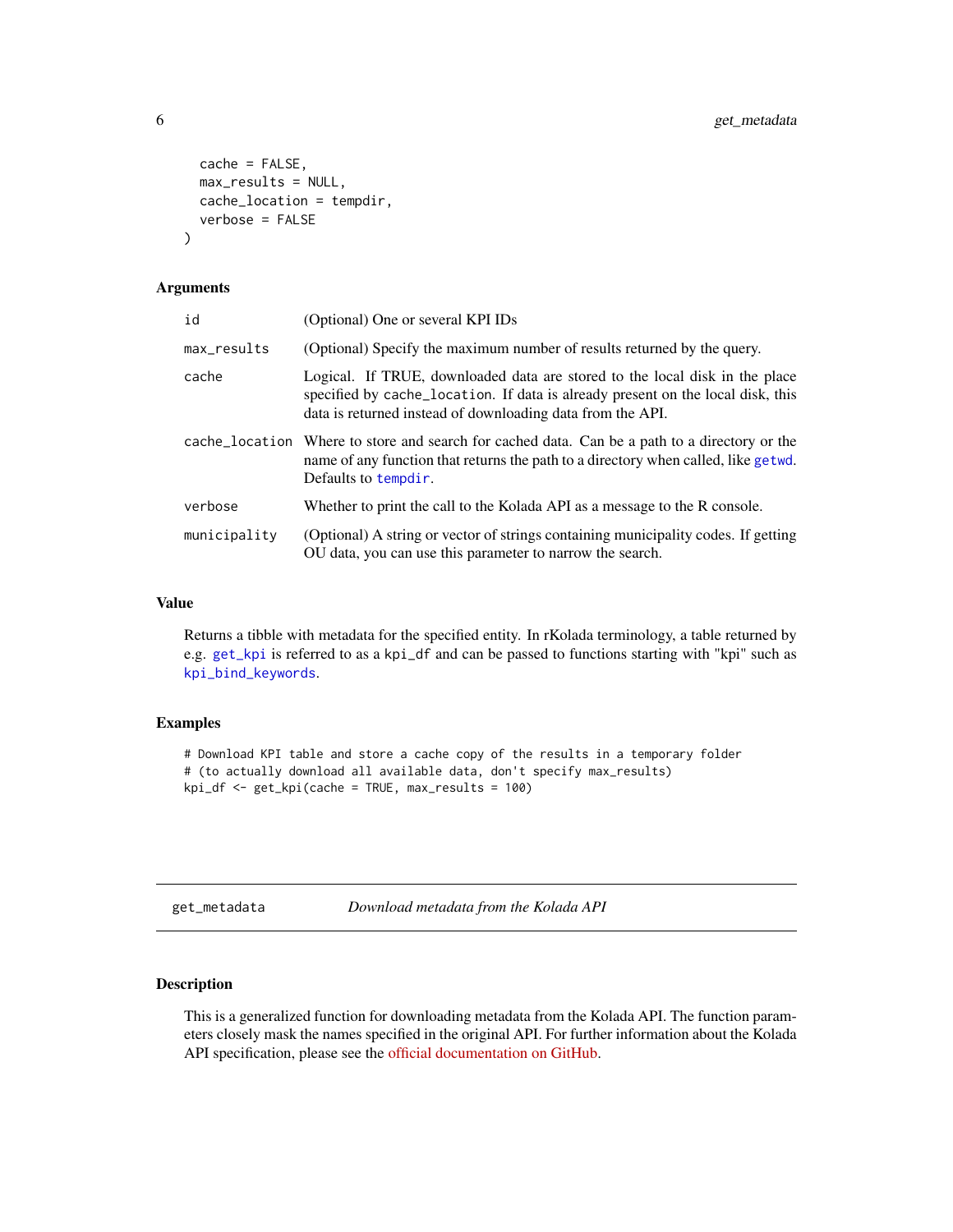<span id="page-6-0"></span>get\_metadata 7

#### Usage

```
get_metadata(
  entity = "kpi",
  title = NULL,
  id = NULL,municipality = NULL,
  max_results = NULL,
  cache = FALSE,
  cache_location = tempdir,
  verbose = FALSE
\mathcal{L}
```
#### Arguments

| entity       | Any allowed metadata entity. Check allowed_entities() to see an updated<br>list.                                                                                                                                             |
|--------------|------------------------------------------------------------------------------------------------------------------------------------------------------------------------------------------------------------------------------|
| title        | A free-form search term or the exact title of any entry in the current entity. Case<br>insensitive.                                                                                                                          |
| id           | The ID of any entry in the current entity.                                                                                                                                                                                   |
| municipality | If entity is "ou", the municipality parameter can be added to narrow the search.                                                                                                                                             |
| max_results  | (Optional) Specify the maximum number of results returned by the query.                                                                                                                                                      |
| cache        | Logical. If TRUE, downloaded data are stored to the local disk in the place<br>specified by cache_location. If data is already present on the local disk, this<br>data is returned instead of downloading data from the API. |
|              | cache_location Where to store and search for cached data. Can be a path to a directory or the<br>name of any function that returns the path to a directory when called, like getwd.<br>Defaults to tempdir.                  |
| verbose      | Whether to print the call to the Kolada API as a message to the R console.                                                                                                                                                   |

#### Value

Returns a tibble with metadata for the specified entity. In rKolada terminology, a table returned by e.g. entity = "kpi" is referred to as a kpi\_df and can be passed to functions starting with "kpi" such as [kpi\\_bind\\_keywords](#page-8-1).

#### See Also

[get\\_kpi](#page-4-1), [get\\_kpi\\_groups](#page-4-2), [get\\_municipality](#page-4-2), [get\\_municipality\\_groups](#page-4-2), [get\\_ou](#page-4-2)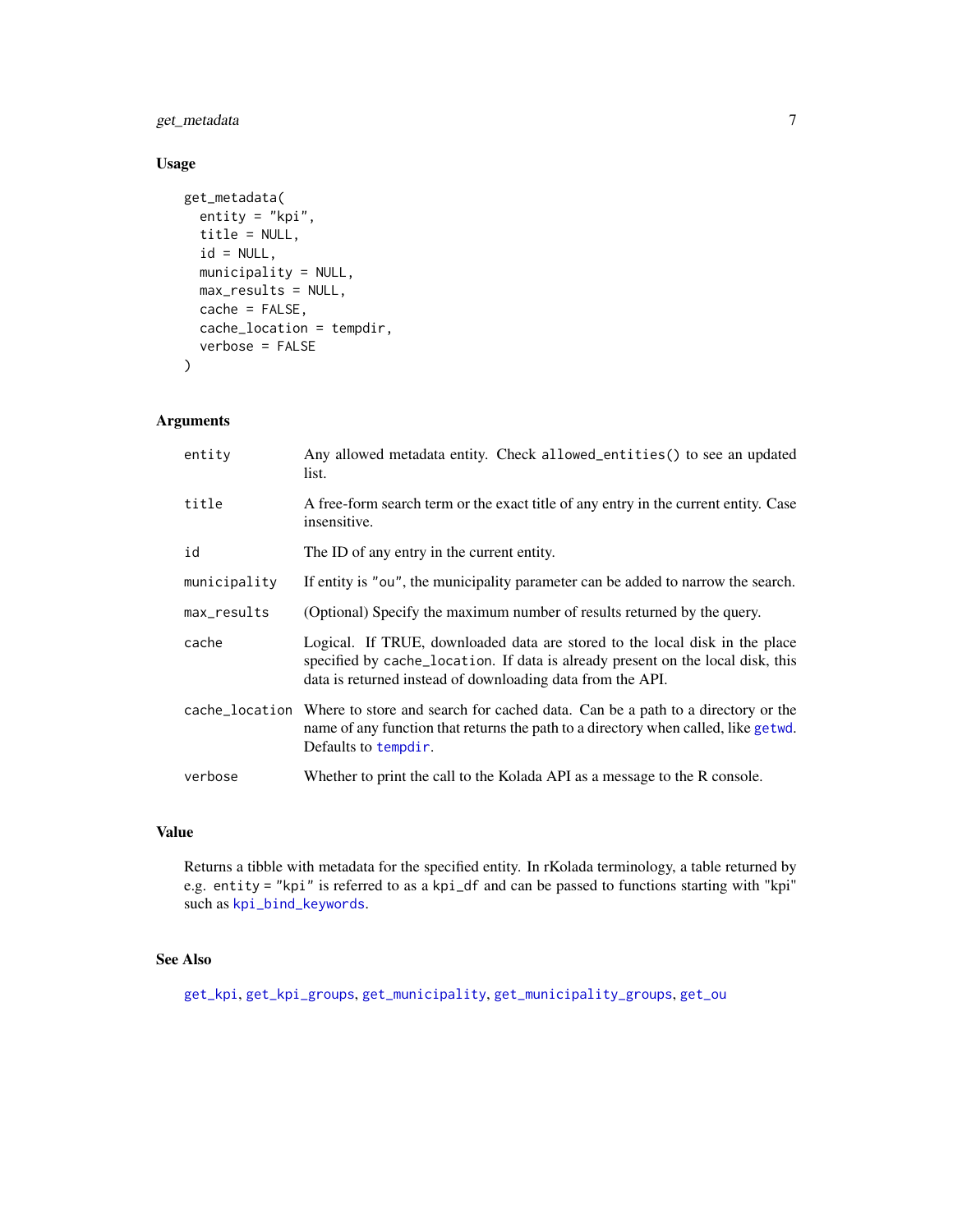<span id="page-7-1"></span><span id="page-7-0"></span>

#### Description

Download a table of data from Kolada. Data is selected based on three metadata dimensions: KPI (ID), municipality (ID) and period (years). You must supply arguments for at least two of these three dimensions. If a dimension is omitted, all available data for that dimension will be downloaded.

#### Usage

```
get_values(
  kpi = NULL,
  municipality = NULL,
 period = NULL,
  ou = NULL,unit_type = "municipality",
 max_results = NULL,
  simplify = TRUE,
  verbose = FALSE
)
```
#### Arguments

| kpi          | What kpis should be fetched? Can be a single name or a vector of names.                                |
|--------------|--------------------------------------------------------------------------------------------------------|
| municipality | For which municipalities should data be fetched? Can be a single name or a<br>vector of names.         |
| period       | For what years should data be fetched? Can be one or more four-digit integers<br>or character strings. |
| ou           | (Optional) for what Operating Units should data be fetched? Only available for<br>certain KPIs.        |
| unit_type    | One of "municipality" or "ou". Whether to fetch data for Municipalities or<br>Organizational Units.    |
| max_results  | (Optional) Specify the maximum number of results returned by the query.                                |
| simplify     | Whether to make results more human readable.                                                           |
| verbose      | Whether to print the call to the Kolada API as a message to the R console.                             |

#### Value

A tibble containing Kolada values and metadata.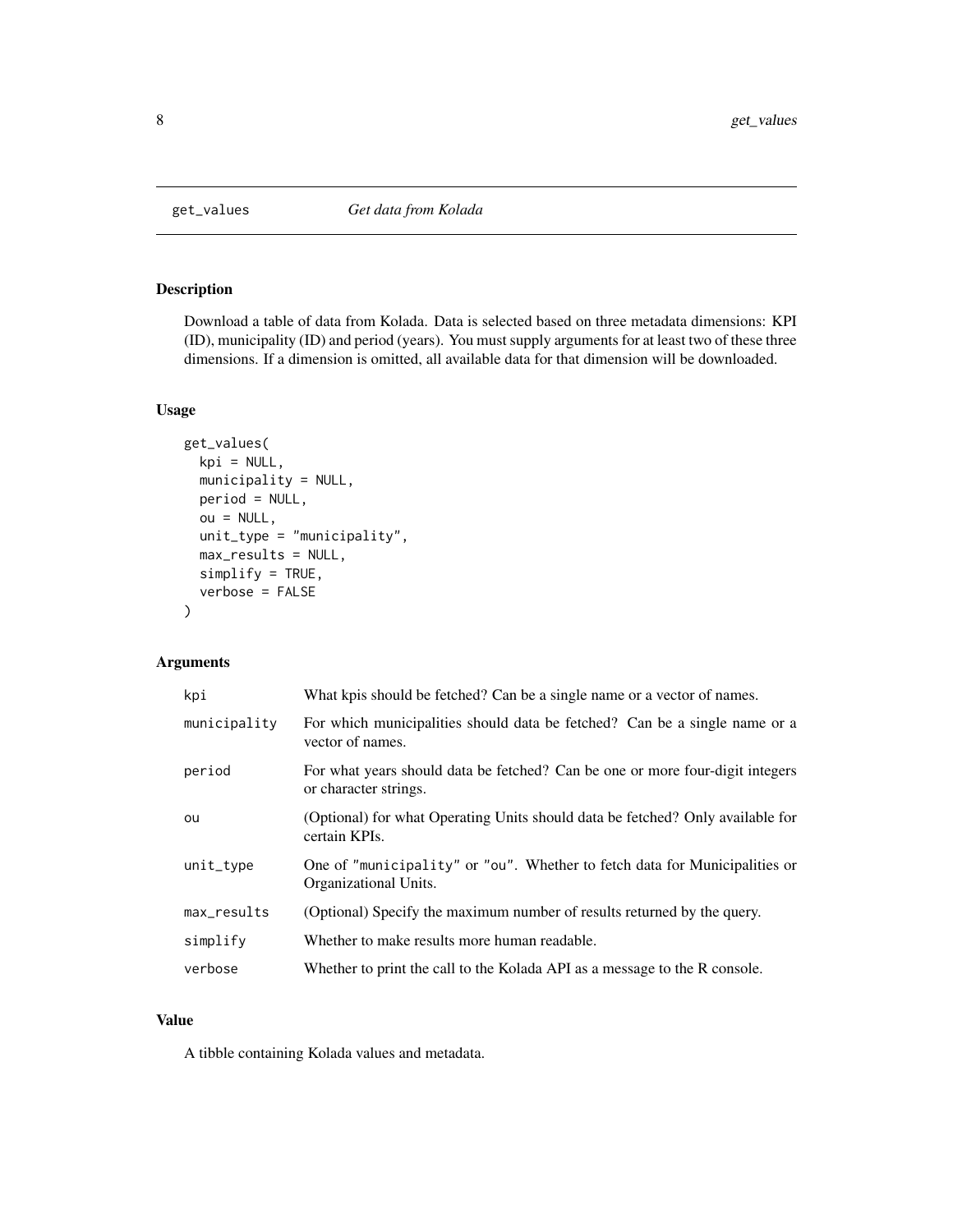#### <span id="page-8-0"></span>kpi\_bind\_keywords 9

#### Examples

```
# Download data for KPIs for Gross Regional Product ("BRP" in Swedish)
# for three municipalities
brp_kpi <- get_kpi(
  id = c("N03068", "N03069", "N03070", "N03700", "N03701")
) %>%
 kpi_search("BRP") %>%
 kpi_extract_ids()
munic_sample <- get_municipality() %>%
  municipality_name_to_id(c("Stockholm", "Arboga", "Lund"))
grp_data <- get_values(
 kpi = brp_kpi,
  municipality = munic_sample
\mathcal{L}# If you already know the ID numbers you are looking for,
# you can use these directly as argments.
grp_data <- get_values(
  kpi = c("N03700", "N03701"),
  municipality = c("0180", "1480", "1280")
)
# To download OU data instead of Municipality data, set the parameter
# "unit_type" to "ou".
ou_data <- get_values(
kpi = "N15033",
ou = "V15E144001101",
unit_type = "ou"
\mathcal{L}
```
<span id="page-8-1"></span>kpi\_bind\_keywords *Add keyword columns to a Kolada KPI table*

#### Description

Identify n keywords describing the KPI and add them as new columns. Keywords are inferred from the title field of the table.

#### Usage

kpi\_bind\_keywords(kpi\_df, n = 2, form = c("wide", "long"))

#### Arguments

| kpi_df | A Kolada KPI metadata table, e.g. as created by get_kpi. |
|--------|----------------------------------------------------------|
| n      | How many keyword columns should be added?                |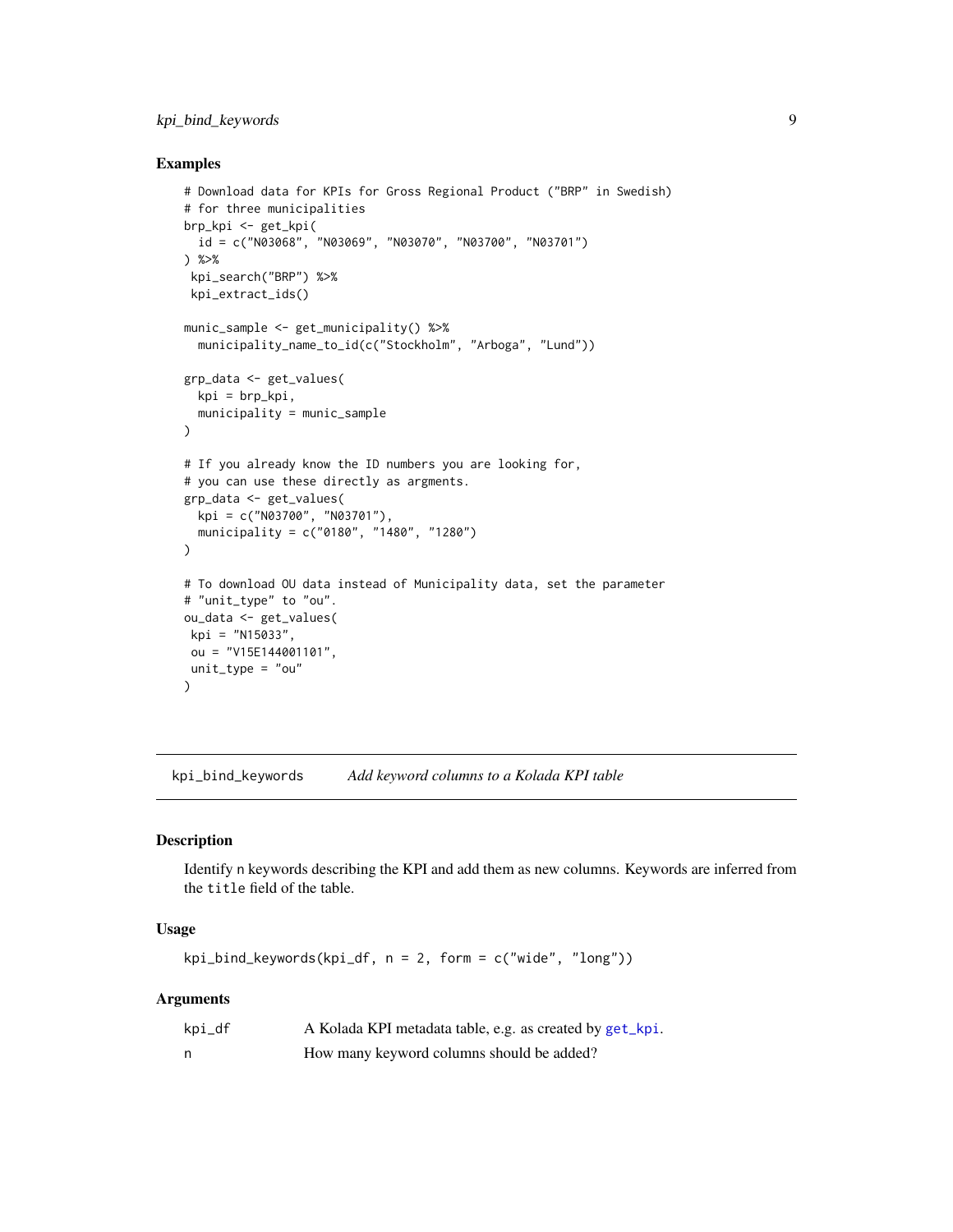<span id="page-9-0"></span>

| form | Can be either "wide" (default) or "long". Whether to return keywords as separate |
|------|----------------------------------------------------------------------------------|
|      | columns ("wide") or as separate rows, duplicating all other data ("long").       |

#### Value

A Kolada KPI metadata table

#### Examples

```
kpi_df <- get_kpi(id = c("N45933", "U28563")) %>%
  kpi_bind_keywords(n = 3)
```
kpi\_describe *Describe the KPIs in a Kolada KPI metadata table*

#### Description

Print a human-readable description of each entity of a KPI metadata table (up to a maximum number of rows). Can be printed either directly to the R console or used to populate a R markdown document, which can be useful for documentation purposes.

#### Usage

```
kpi_describe(
  kpi_df,
 max_n = 5,
  format = "inline",
  heading_level = 2,
  sub_heading_level = heading_level + 1
)
```
#### Arguments

| kpi_df            | A Kolada KPI metadata table                                             |
|-------------------|-------------------------------------------------------------------------|
| $max_n$           | The maximum number of KPIs to describe.                                 |
| format            | Output format. Can be one of "inline" (default) or "md", i.e. markdown. |
|                   | heading level The top heading level output format is "md".              |
| sub_heading_level |                                                                         |
|                   | The sub heading level output formet is "md"                             |

The sub heading level output format is "md".

#### Value

Returns the object passed to the function, invisibly, to be re-used in a pipe.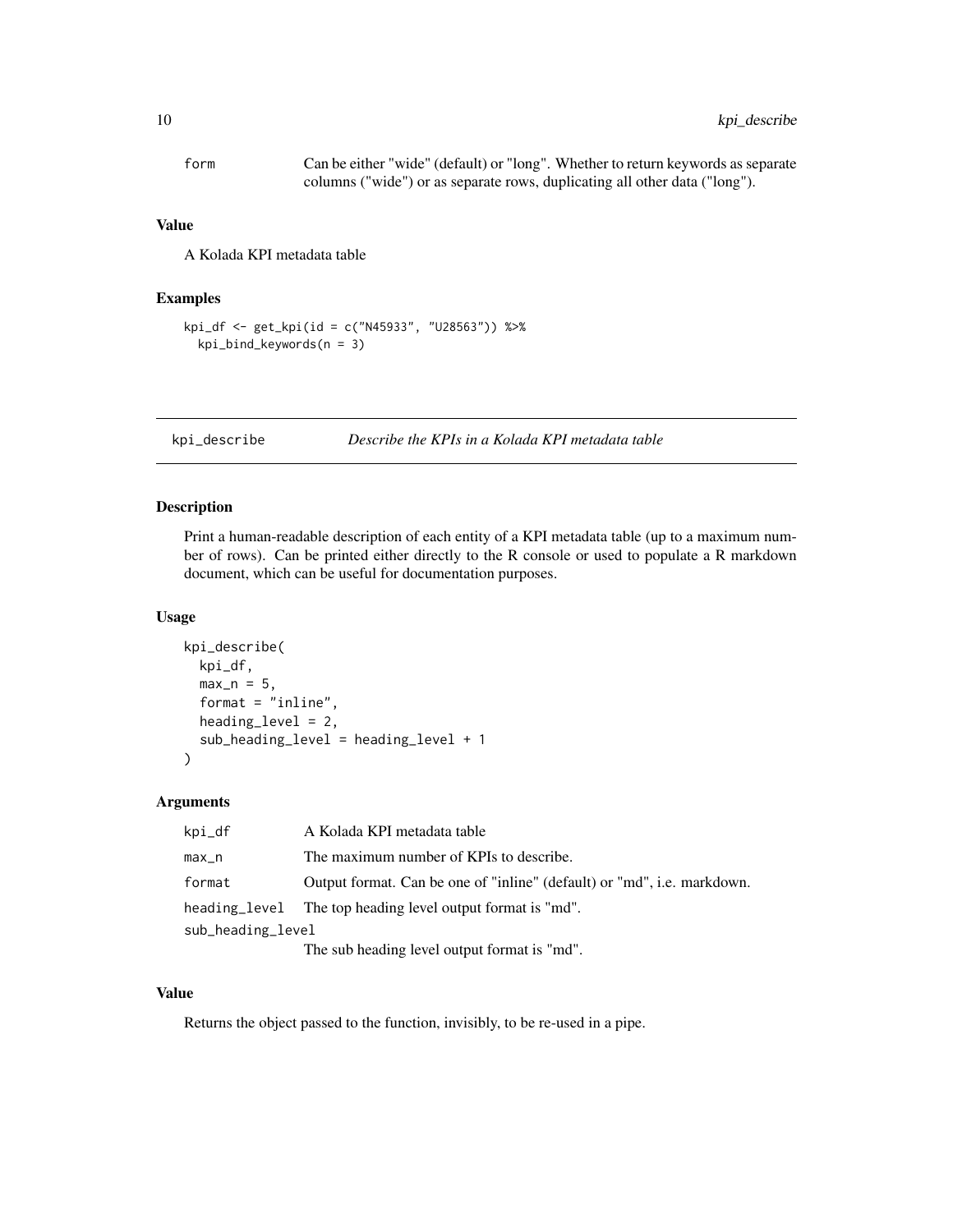<span id="page-10-0"></span>kpi\_extract\_ids *Extract a vector of KPI ID strings from a Kolada KPI metadata table*

#### Description

This function is primarily intended as a convenient way to pass a (filtered) Kolada KPI metadata table to [get\\_values](#page-7-1).

#### Usage

```
kpi_extract_ids(kpi_df)
```
#### Arguments

kpi\_df A Kolada KPI metadata table, e.g. as created by [get\\_kpi](#page-4-1).

#### Value

A vector of KPI IDs.

#### Examples

```
# Download Kolada data for KPIs matching the term "BRP" (gross regional
# product) for the years 2010-2019
# (omit the parameter "max_results" to actually download all data)
kpi_filter <- get_kpi(max_results = 1000) %>%
 kpi_search("BRP")
# Only download 100 observations
# (omit the parameter "max_results" to actually download all data)
kld_data <- get_values(
 kpi = kpi_extract_ids(kpi_filter),
 period = 2010:2019,
 max_results = 100
)
```
<span id="page-10-1"></span>kpi\_grp\_describe *Describe the KPIs in a Kolada KPI Group metadata table*

#### Description

Print a human-readable description of each row of a KPI Group metadata table, including member KPIs (up to a maximum number of rows). Can be printed either directly to the R console or used to populate a R markdown document, which can be useful for documentation purposes.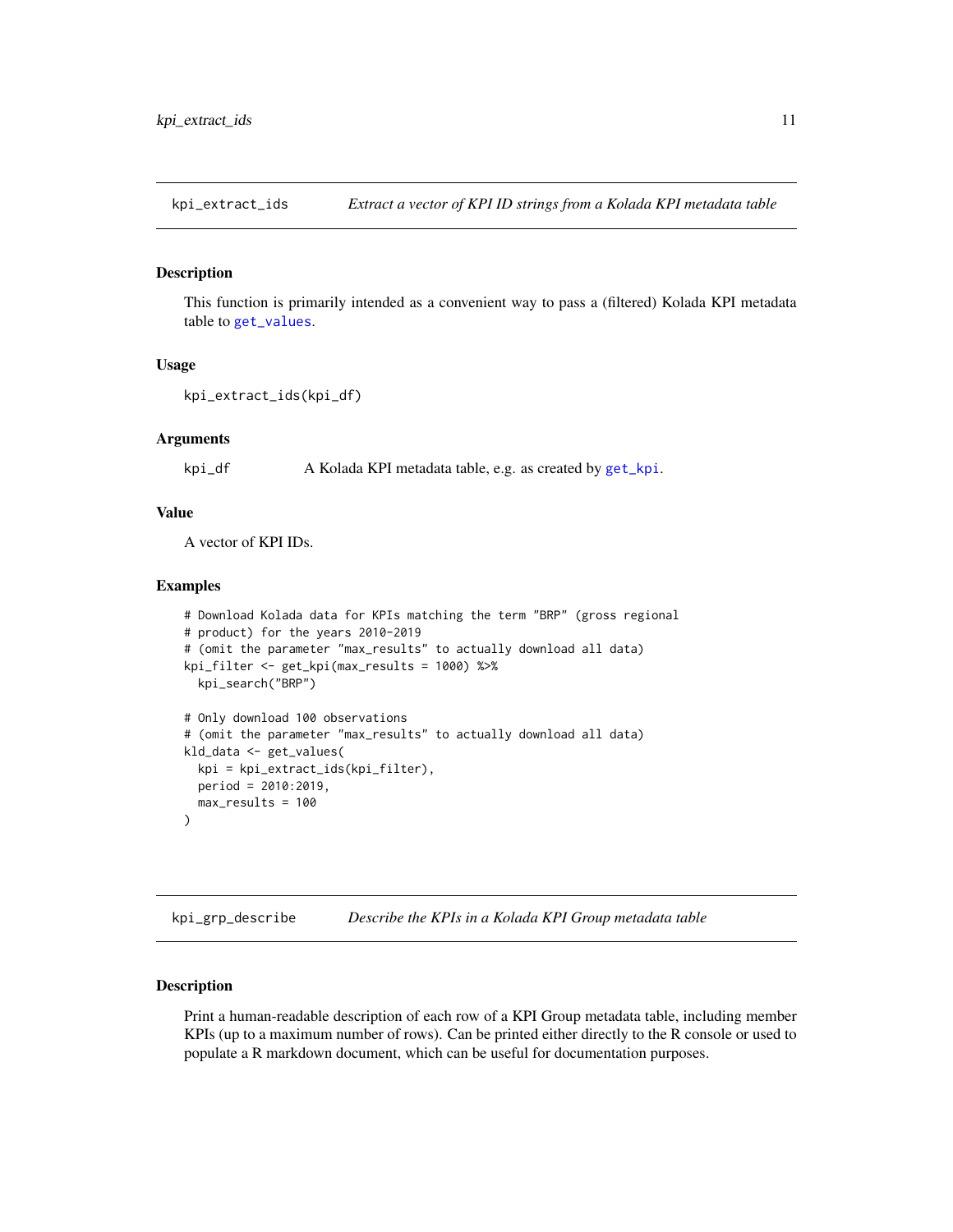#### Usage

```
kpi_grp_describe(
  kpi_grp_df,
  max_n = 5,
  format = "inline",
  heading_level = 2,
  sub_heading_level = heading_level + 1
)
```
#### Arguments

| kpi_grp_df        | A Kolada KPI Group metadata table, as created by e.g. get_kpi_groups. |
|-------------------|-----------------------------------------------------------------------|
| max_n             | The maximum number of KPI groups to describe.                         |
| format            | Output format. Can be one of "inline" or "md" (markdown).             |
| heading_level     | The top heading level output format is "md".                          |
| sub_heading_level |                                                                       |
|                   | The sub heading level output format is "md".                          |

#### Value

Returns the object passed to the function, invisibly, to be re-used in a pipe.

kpi\_grp\_extract\_ids *Extract KPI ID strings from a Kolada KPI Group metadata table*

#### Description

This function is primarily intended as a convenient way to pass a (filtered) Kolada KPI Group metadata table to [get\\_values](#page-7-1). All IDs of the KPIs contained in each group in the table are extracted.

#### Usage

```
kpi_grp_extract_ids(kpi_grp_df)
```
#### Arguments

kpi\_grp\_df A Kolada KPI Group metadata table, as created by e.g. get\_kpi\_groups.

#### Value

A vector of KPI IDs.

<span id="page-11-0"></span>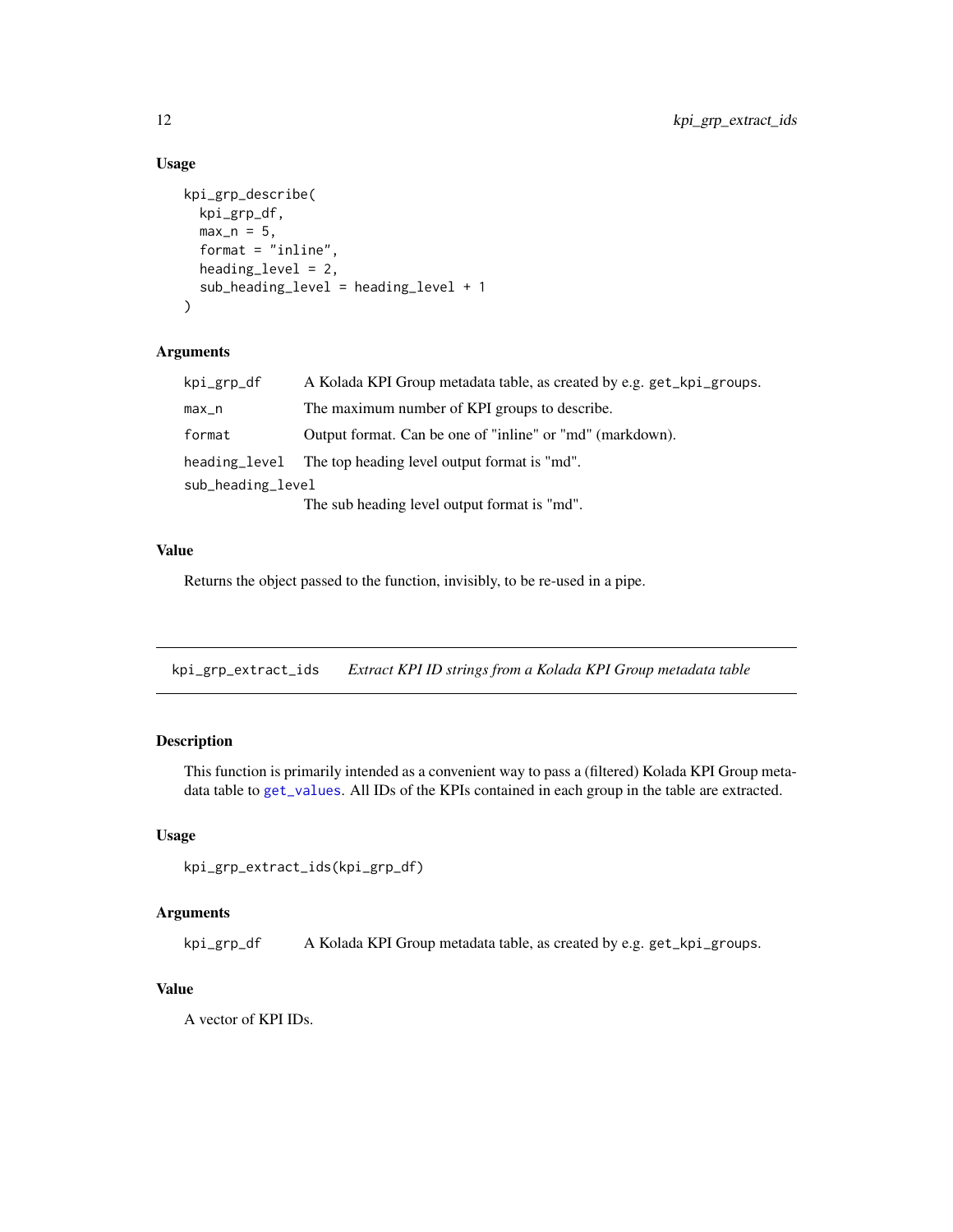<span id="page-12-1"></span><span id="page-12-0"></span>

#### Description

Search a Kolada KPI Group metadata table. Only keep rows that contain the search query. Searches group titles and group IDs. Note that this function does not search for individual KPIs contained within KPI groups! To search for KPIs within a KPI group, see examples below for an example using kpi\_grp\_unnest.

#### Usage

kpi\_grp\_search(kpi\_grp\_df, query)

#### **Arguments**

| kpi_grp_df | A Kolada KPI Group metadata table, as created by e.g. get_kpi_groups.     |
|------------|---------------------------------------------------------------------------|
| query      | A search term or a vector of search terms to filter by. Case insensitive. |

#### Value

A Kolada KPI Group metadata table

#### Examples

kpi\_grp\_df <- get\_kpi\_groups()

# Which KPI groups match the keyword "ekonomi" (economy)?

```
kpi_grp_df %>% kpi_grp_search("ekonomi")
# Which KPI groups contain KPIs matching the keyword "arbete" (work/labour)?
kpi_grp_df %>%
 kpi_grp_unnest() %>%
 kpi_search("arbete") %>%
 dplyr::count(group_title, sort = TRUE)
```
<span id="page-12-2"></span>kpi\_grp\_unnest *Create a KPI table from a Kolada KPI Group metadata table*

#### Description

KPI groups are a convenient way to discover sets of KPIs that can be used to highlight different aspects of a policy area. A practical workflow for discovering such sets can be to search through KPI Group metadata using [kpi\\_grp\\_search](#page-12-1) to search for keywords and [kpi\\_grp\\_describe](#page-10-1) to inspect contents of KPI groups. Once you have created a KPI group table that has been narrowed down to the group/s you are looking for, [kpi\\_grp\\_unnest](#page-12-2) is used to create a KPI metadata table for further processing.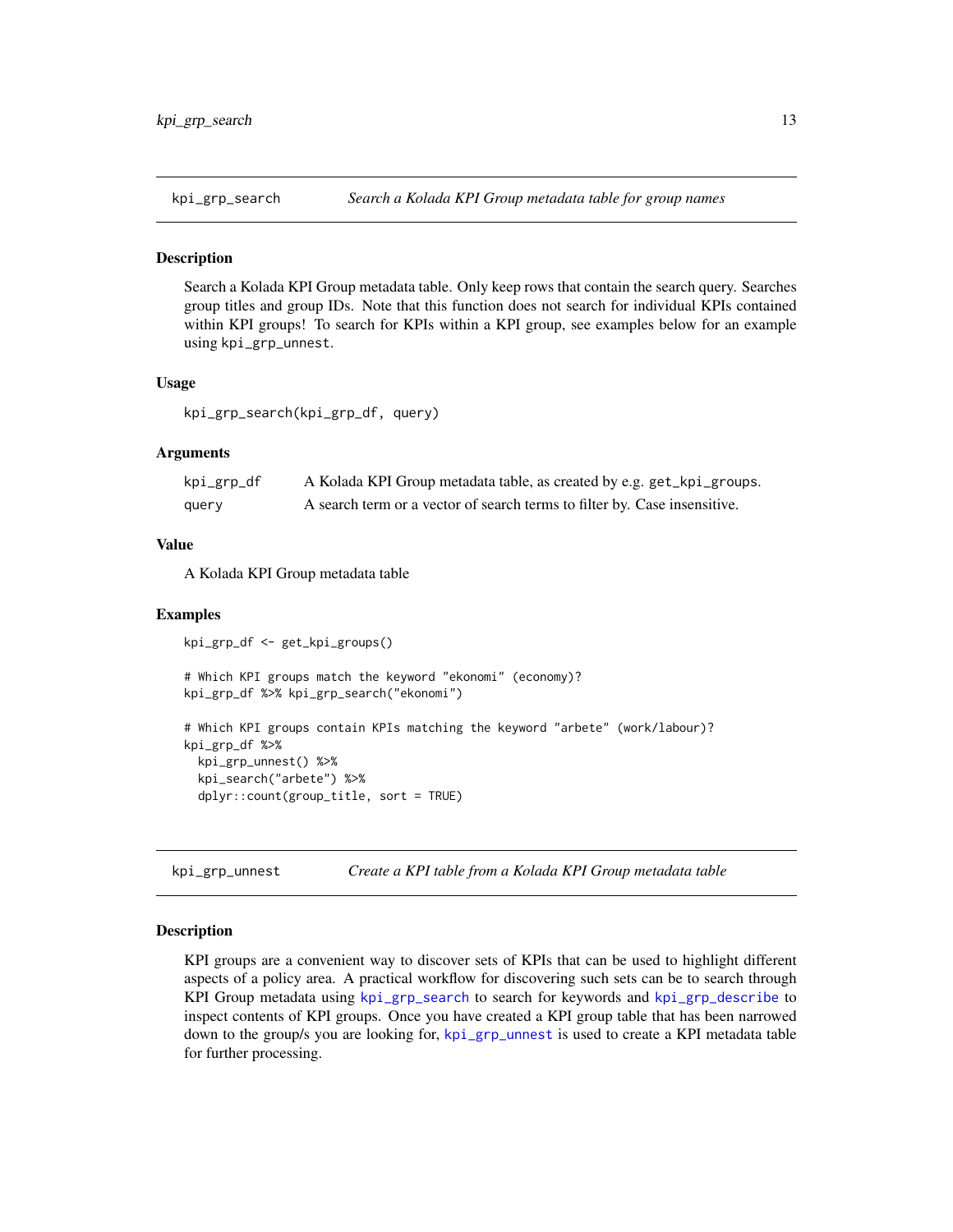#### Usage

```
kpi_grp_unnest(kpi_grp_df)
```
#### Arguments

kpi\_grp\_df A Kolada KPI Group metadata table, as created by e.g. get\_kpi\_groups.

#### Value

A Kolada KPI metadata table

#### Examples

```
# Download KPI Group metadata
kpi_grp_df <- get_kpi_groups()
# Create a KPI metadata table from KPI groups matching the term
# "utbidning" (education)
kpi_grp_df %>%
 kpi_grp_search("utbildning") %>%
 kpi_grp_unnest()
```
kpi\_minimize *Simplify a KPI table*

#### Description

Remove all columns from a Kolada KPI metadata table that are monotonous across the table, i.e. columns that contain only one single value. Also remove undocumented columns, i.e. columns that contain unintelligible and undocumented information.

#### Usage

```
kpi_minimize(
 kpi_df,
  remove_undocumented_columns = TRUE,
  remove_monotonous_data = TRUE
)
```
#### Arguments

```
get_kpi.
remove_undocumented_columns
              Remove columns from the KPI table which are undocumented in the API?
remove_monotonous_data
              Remove columns from the KPI table which contain exactly the same information
              for all entries in the table?
```
<span id="page-13-0"></span>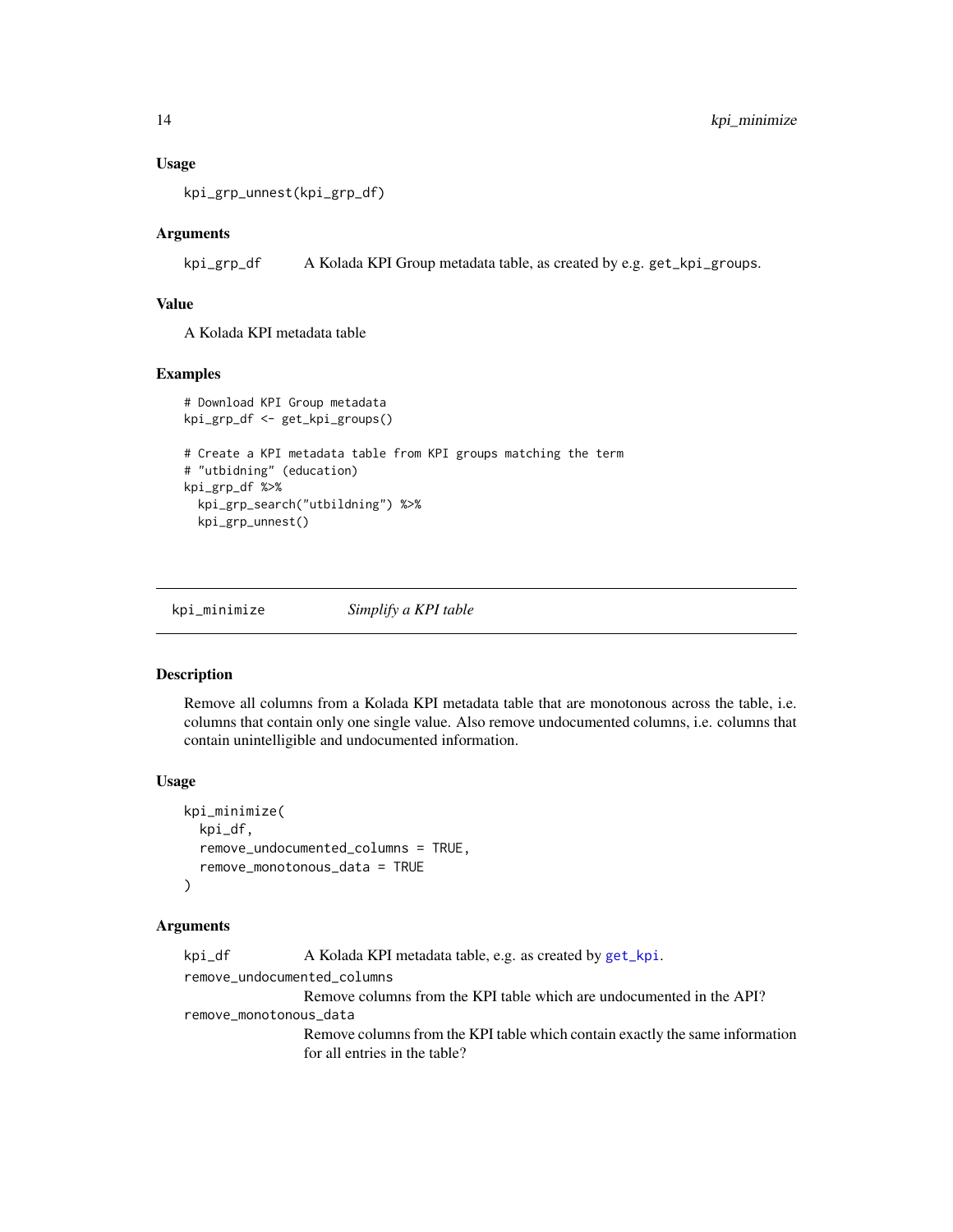<span id="page-14-0"></span>kpi\_search 15

#### Value

A Kolada KPI metadata table

kpi\_search *Search for Kolada KPIs using a Kolada KPI table*

#### Description

Search a Kolada KPI metadata table. Only keep rows that contain the search query. Matches against all columns or columns named with the column parameter. For more precise matching, please use [dplyr::filter](#page-0-0).

#### Usage

kpi\_search(kpi\_df, query, column = NULL)

#### Arguments

| kpi_df | A Kolada KPI metadata table, e.g. as created by get_kpi.                                           |
|--------|----------------------------------------------------------------------------------------------------|
| query  | A search term or a vector of search terms to filter by. Case insensitive.                          |
| column | (Optional) A string or character vector with the names of columns in which to<br>search for query. |

#### Value

A Kolada KPI metadata table

#### Examples

```
# Search for a single search term in a KPI table
kpis <- get_kpi(id = c("N11002", "N11003", "N11004", "N11005"))
kpi_filter <- kpi_search(kpis, "kostnad")
# Add keywords to a KPI table and search for multiple terms among
# the keywords
kpi_filter <- get_kpi(id = c("N11002", "N11003", "N11004", "N11005")) %>%
 kpi_bind_keywords(n = 3) %>%
 kpi_search(
   query = c("nettokostnad", "öppen"),
   column = c("keyword_1", "keyword_2", "keyword_3")
 \lambda
```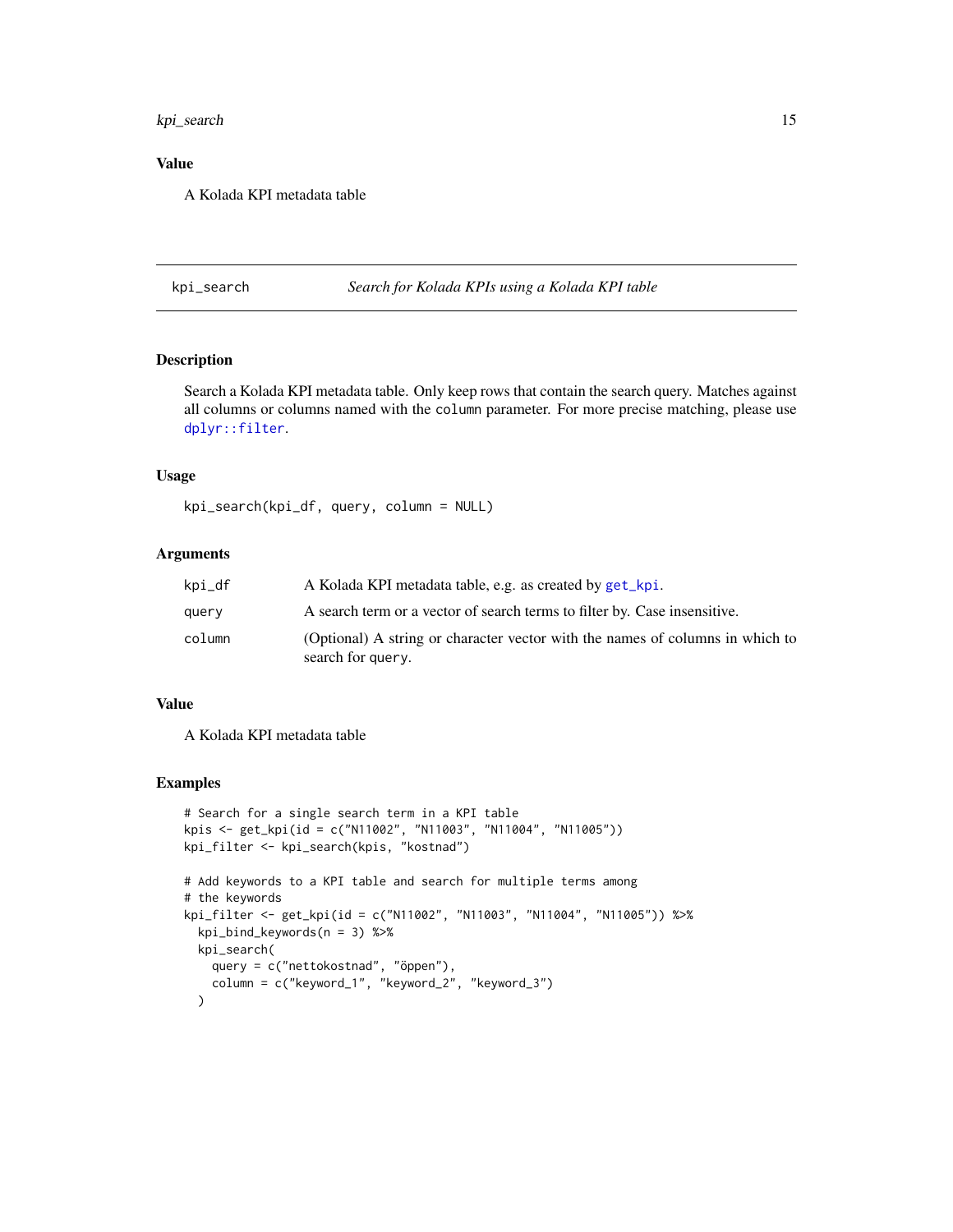```
municipality_extract_ids
```
*Extract a vector of municipality ID strings from a Kolada municipality table*

#### Description

This function is primarily intended as a convenient way to pass a (filtered) Kolada municipality metadata table to [get\\_values](#page-7-1).

#### Usage

municipality\_extract\_ids(munic\_df)

#### Arguments

munic\_df A Kolada Municipality metadata table, as created by e.g. get\_municipality.

#### Examples

```
# Download Kolada data for all municipalities of type "L"
# (regions and national total) for KPI "N45933" and all available years
munic_filter <- get_municipality() %>%
  municipality_search("L", column = "type")
kld_data <- get_values(
  kpi = "N45933",
  municipality = municipality_extract_ids(munic_filter)
)
```
<span id="page-15-1"></span>municipality\_grp\_describe

*Describe the municipalitie in a Kolada Municipality Group metadata table*

#### Description

Print a human-readable description of each row of a Municipality Group metadata table, including member municipalities (up to a maximum number of rows). Can be printed either directly to the R console or used to populate a R markdown document, which can be useful for documentation purposes.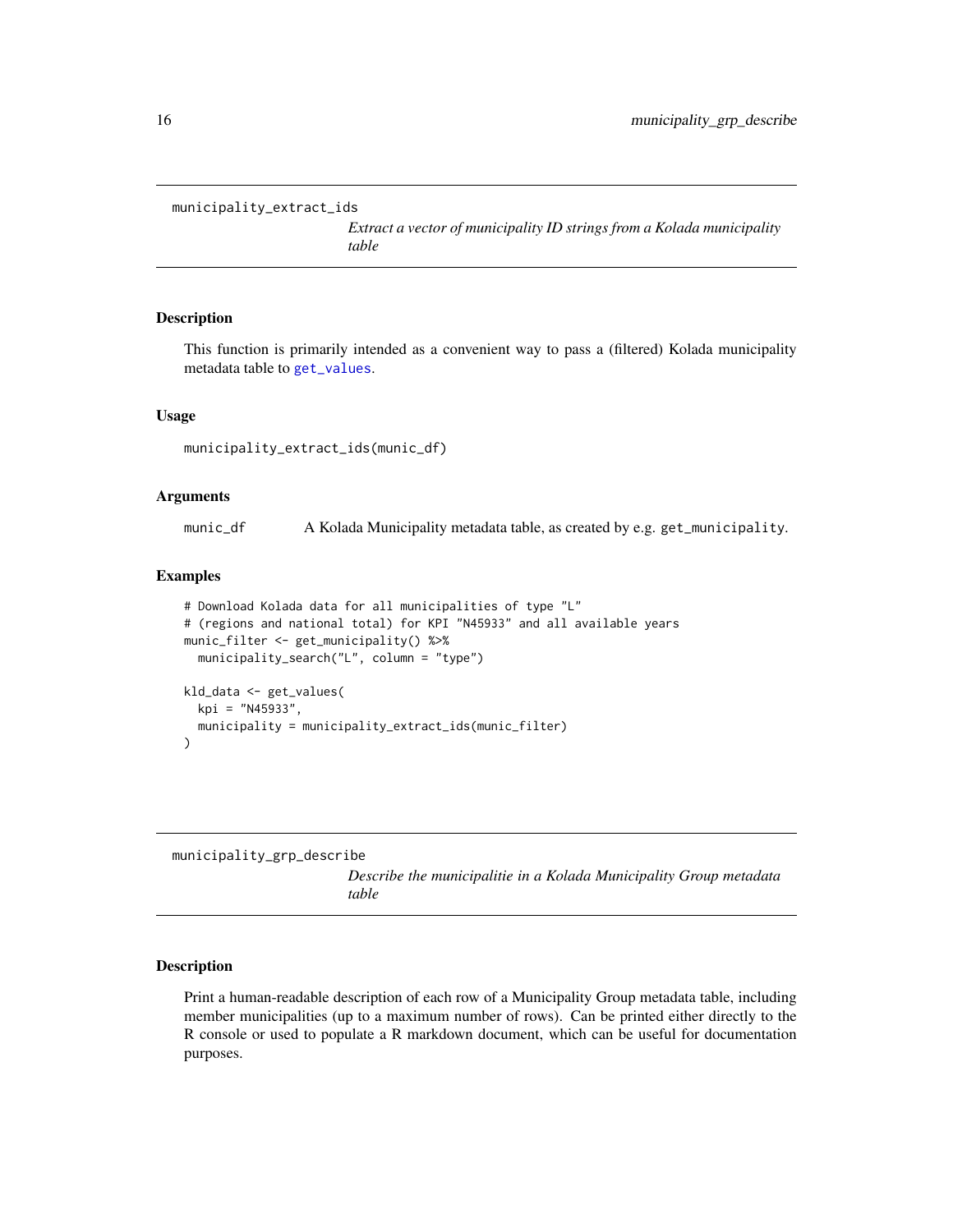#### <span id="page-16-0"></span>Usage

```
municipality_grp_describe(
 munic_grp_df,
 max_n = 5,
  format = "inline",
  heading_level = 2,
  sub_heading_level = heading_level + 1
)
```
#### Arguments

| munic_grp_df      | A Kolada Municipality Group metadata table, as created by e.g. get_municipality_groups. |
|-------------------|-----------------------------------------------------------------------------------------|
| $max_n$           | The maximum number of KPI groups to describe.                                           |
| format            | Output format. Can be one of "inline" or "md" (markdown).                               |
|                   | heading level The top heading level output format is "md".                              |
| sub_heading_level |                                                                                         |
|                   | The sub heading level output format is "md".                                            |

#### Value

Returns the object passed to the function, invisibly, to be re-used in a pipe.

```
municipality_grp_extract_ids
                          Extract municipality ID strings from a Kolada municipality group ta-
                          ble
```
#### Description

This function is primarily intended as a convenient way to pass a (filtered) Kolada municipality group metadata table to [get\\_values](#page-7-1). All IDs of the municipalities contained in each group in the table are extracted.

#### Usage

```
municipality_grp_extract_ids(munic_grp_df)
```
#### Arguments

munic\_grp\_df A Kolada municipality group table, as created by e.g. get\_municipality\_groups.

#### Value

A vector of Municipality IDs.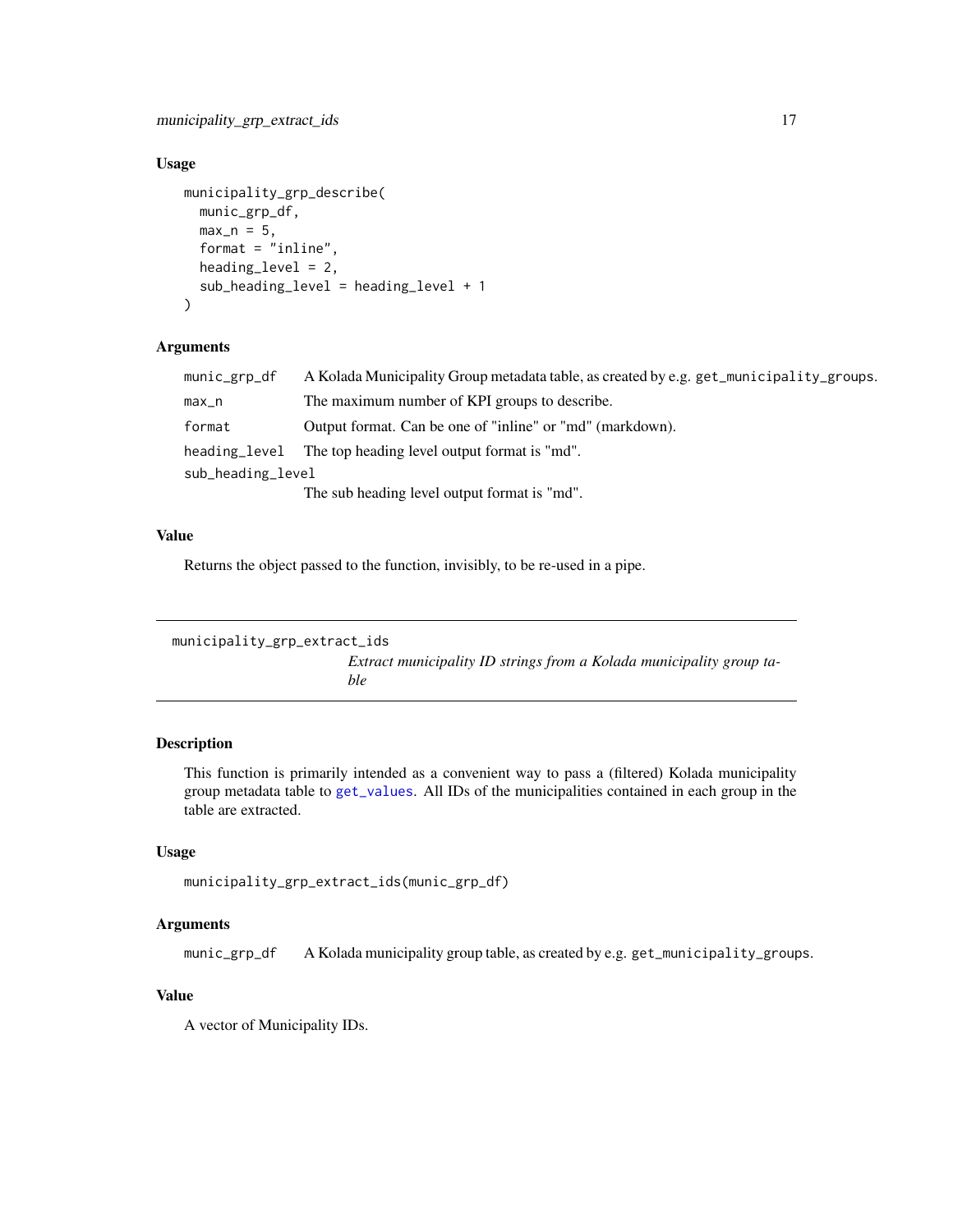```
municipality_grp_search
```
*Search a Kolada Municipality Group metadata table for group names*

#### Description

Search a Kolada Municipality Group metadata table. Only keep rows that contain the search query. Searches group titles and group IDs. Note that this function does not search for individual municipalities contained within municipality groups! To search for KPIs within a KPI group, see examples below for an example using municipality\_grp\_unnest.

#### Usage

```
municipality_grp_search(munic_grp_df, query)
```
#### Arguments

| munic_grp_df | A Kolada Municipality Group metadata table, as created by e.g. get_municipality_groups. |
|--------------|-----------------------------------------------------------------------------------------|
| query        | A search term or a vector of search terms to filter by. Case insensitive.               |

#### Value

A Kolada Municipality Group metadata table

```
municipality_grp_unnest
```
*Create a municipality table from a Kolada Municipality Group metadata table*

#### Description

Municipality groups are a convenient way to discover pre-rendered sets of municipalities. A practical workflow for discovering such sets can be to search through Municipality Group metadata using [municipality\\_grp\\_search](#page-17-1) to search for keywords and [municipality\\_grp\\_describe](#page-15-1) to inspect contents of KPI groups. Once you have created a Municipality Group metadata table that has been narrowed down to the group/s you are looking for, [municipality\\_grp\\_unnest](#page-17-2) is used to create a municipality metadata table for further processing.

#### Usage

```
municipality_grp_unnest(munic_grp_df)
```
#### Arguments

munic\_grp\_df A Kolada Municipality Group metadata table, as created by e.g. get\_municipality\_groups.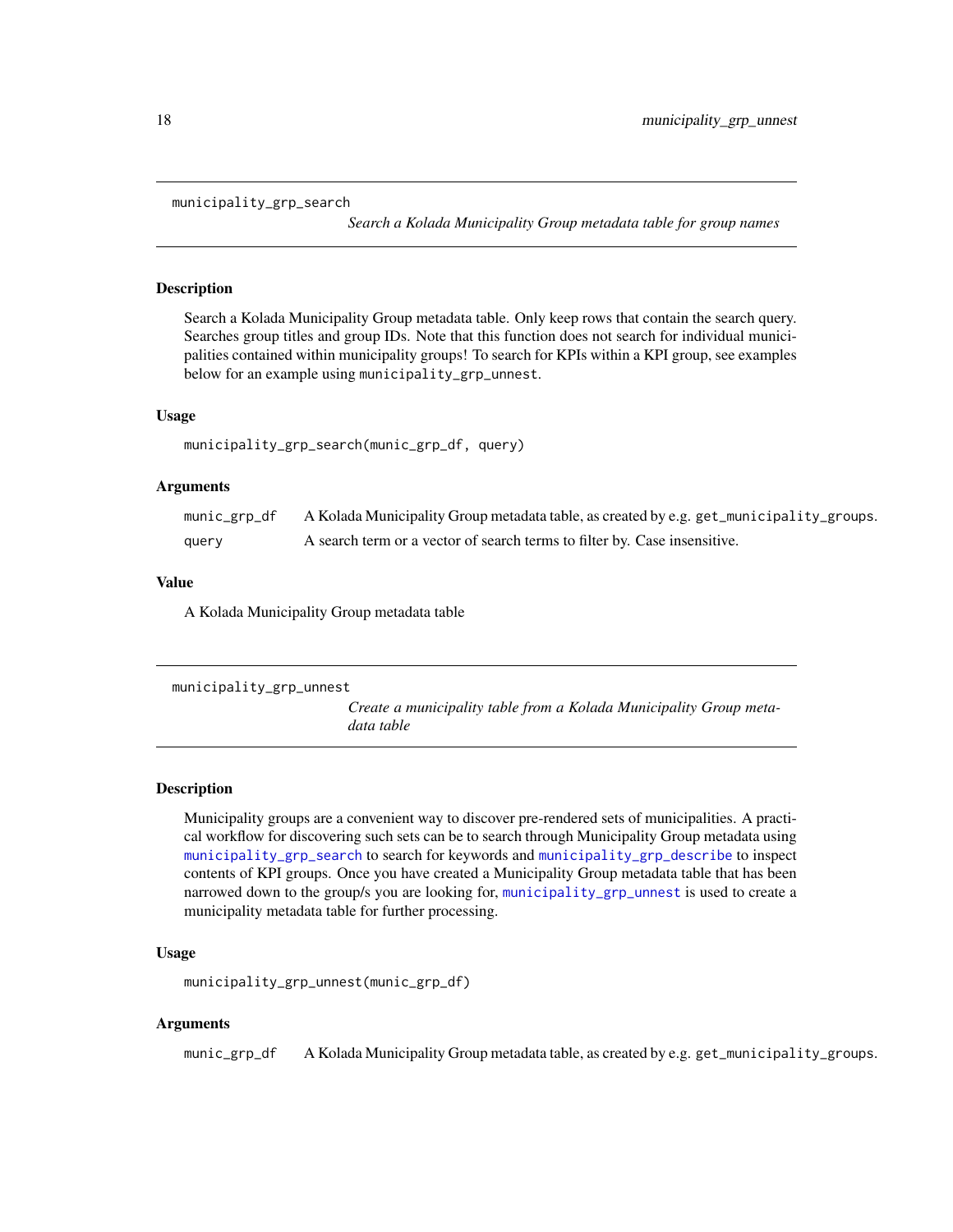#### <span id="page-18-0"></span>Value

A Kolada Municipality metadata table

#### Examples

```
# Download Municipality Group metadata
# (skip the parameter "max_results" to actually download all available data)
munic_grp_df <- get_municipality_groups(max_results = 100)
# Create a Municipality metadata table from municipality groups matching the
# term "Arboga"
munic_grp_df %>%
  municipality_grp_search("arboga") %>%
  municipality_grp_unnest()
```
<span id="page-18-1"></span>municipality\_id\_to\_name

*Convert a vector of municipality ids to municipality names*

#### Description

Given a vector of municipality IDs/codes, return a named vector of names of municipalities or regions. Codes of municipalities and regions follow the Swedish standard for municipality codes. The codes extracted can be used e.g. to pass as a parameter to [get\\_values](#page-7-1). This function is the inverse to [municipality\\_name\\_to\\_id](#page-19-1).

#### Usage

```
municipality_id_to_name(munic_df, id, remove_na = FALSE)
```
#### Arguments

| munic df  | A Kolada Municipality metadata table, as created by e.g. get_municipality. |
|-----------|----------------------------------------------------------------------------|
| id        | ID ids of one or several municipalities. Allows repeats.                   |
| remove na | Should NA return values be removed?                                        |

#### Value

A vector of Municipality names.

#### See Also

[municipality\\_extract\\_ids](#page-15-2), [municipality\\_name\\_to\\_id](#page-19-1)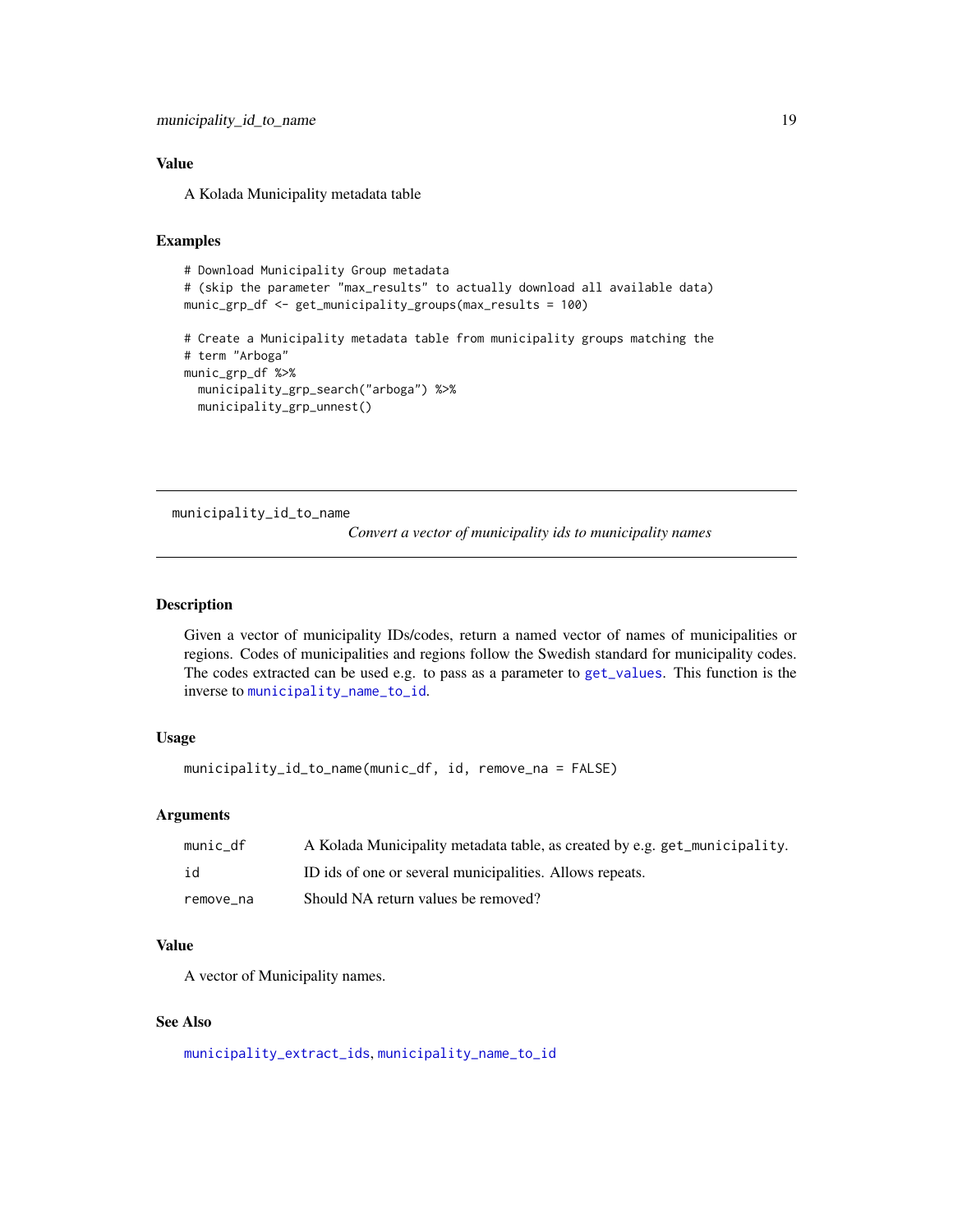#### Examples

```
munic_df <- get_municipality()
municipality_id_to_name(munic_df, c("1280", "1281", "0180", "1280"))
```
<span id="page-19-1"></span>municipality\_name\_to\_id

*Convert a vector of municipality names to municipality ids*

#### Description

Given a vector of names of municipalities or regions, return a named vector of municipality IDs/codes. Codes of municipalities and regions follow the Swedish standard for municipality codes. The codes extracted can be used e.g. to pass as a parameter to [get\\_values](#page-7-1). This function is the inverse to [municipality\\_id\\_to\\_name](#page-18-1).

#### Usage

```
municipality_name_to_id(munic_df, municipality, remove_na = FALSE)
```
#### Arguments

| munic df     | A Kolada Municipality metadata table, as created by e.g. get_municipality. |
|--------------|----------------------------------------------------------------------------|
| municipality | Name of one or several municipalities. Case insensitive. Allows repeats.   |
| remove na    | Should NA return values be removed?                                        |

#### Value

A vector of Municipality IDs.

#### See Also

[municipality\\_extract\\_ids](#page-15-2), [municipality\\_id\\_to\\_name](#page-18-1)

#### Examples

```
munic_df <- get_municipality()
munic_df %>%
  municipality_name_to_id(c("Arboga", "Lund", "Stockholm", "Arboga"))
```
<span id="page-19-0"></span>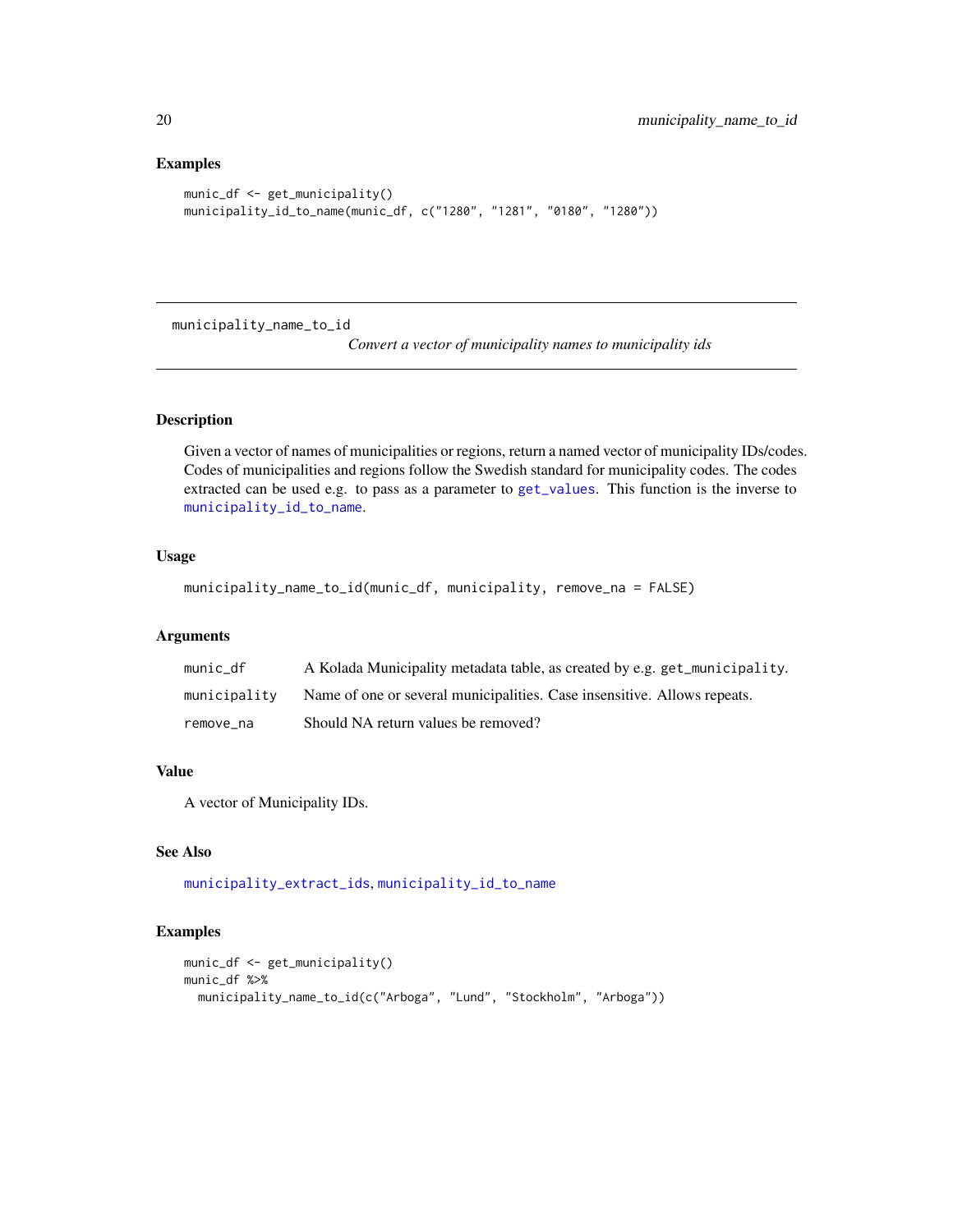<span id="page-20-0"></span>municipality\_search *Search a Kolada municipality metadata table*

#### **Description**

Search a Kolada municipality metadata table. Only keep rows that contain the search query. Note that some a quer might be both the name, or part of a name, of a municipality and part of the name of a region. Thus, a search might return rows for both municipalities and regions. To avoid this you can use [dplyr::filter](#page-0-0) to filter the type column to keep only "K" (municipalities) or "L" (regions) rows. See also examples below for an alternative approach avoiding any direct calls to filter.

#### Usage

```
municipality_search(munic_df, query, column = NULL)
```
#### Arguments

| munic_df | A Kolada Municipality metadata table, as created by e.g. get_municipality.                         |
|----------|----------------------------------------------------------------------------------------------------|
| query    | A search term or a vector of search terms to filter by. Case insensitive.                          |
| column   | (Optional) A string or character vector with the names of columns in which to<br>search for query. |

#### Value

A Kolada Municipality metadata table

#### Examples

```
# Search for a single search term in a municipality table
munic_df <- get_municipality()
municipality_search(munic_df, "Arboga")
# Only keep columns with type == "K" (keep municipalities, drop regions)
munic_filter <- get_municipality(cache = TRUE) %>%
 municipality_search("K", column = "type")
```
ou\_search *Search a Kolada Organizational Unit metadata table*

#### Description

Search a Kolada Organizational Unit metadata table. Only keep rows that contain the search query. Matches against all columns or columns named with the column parameter. For more precise matching, please use [dplyr::filter](#page-0-0).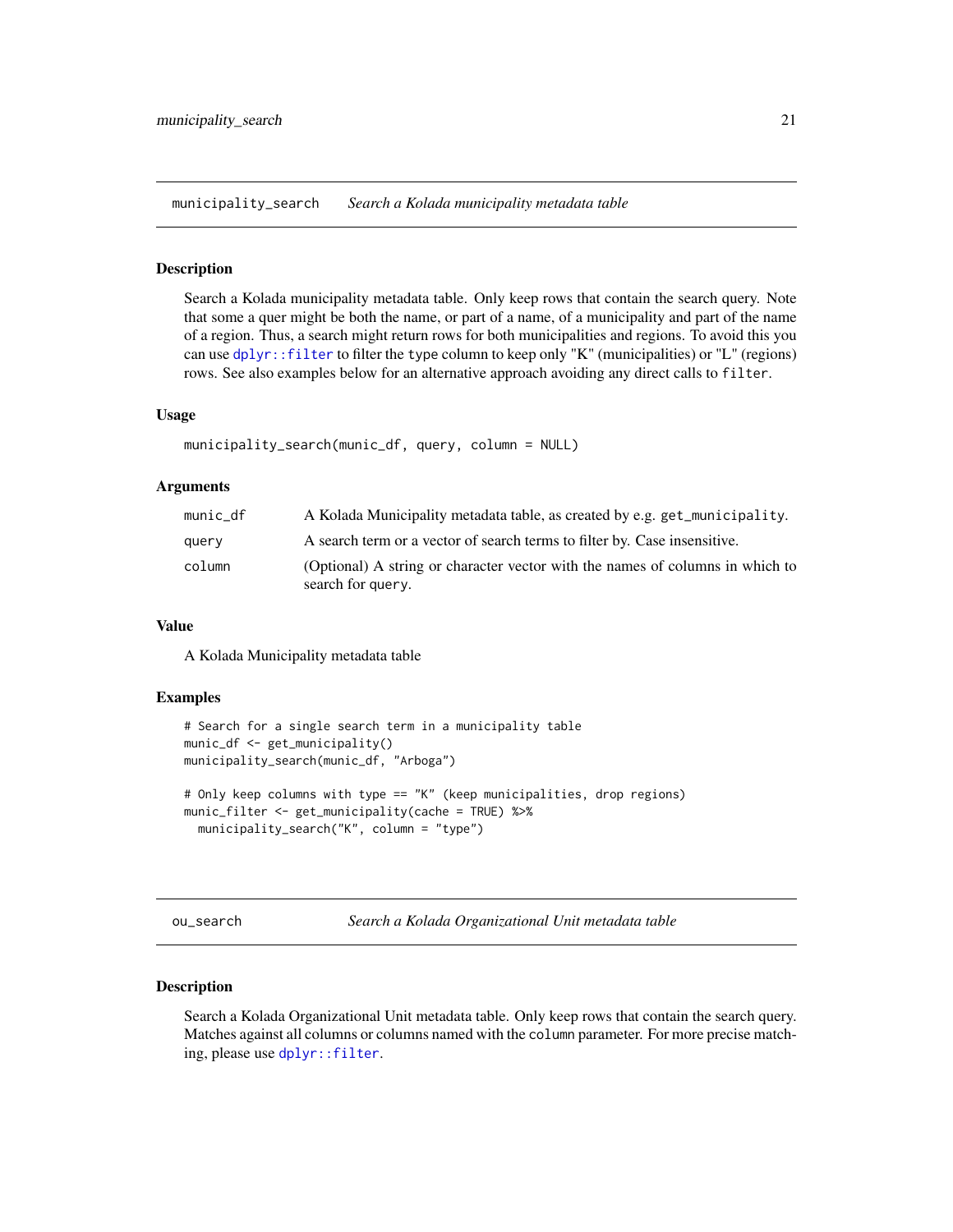#### Usage

ou\_search(ou\_df, query, column = NULL)

#### **Arguments**

| ou df  | A Kolada Organizational Unit metadata table, as created by e.g. get_municipality.                  |
|--------|----------------------------------------------------------------------------------------------------|
| query  | A search term or a vector of search terms to filter by. Case insensitive.                          |
| column | (Optional) A string or character vector with the names of columns in which to<br>search for query. |

#### Value

A Kolada Organizational Unit metadata table

#### Examples

```
# Search for all OUs matching the search term "skola" (school)
# (skip the parameter "max_results" to actually download all data)
ou_df <- get_ou(max_results = 100)
ou_search(ou_df, "skola")
# Only keep OU entities matching "skola" but not "förskola" (preschool)
# located in Gothenburg municipality and starting with an "A" using
# regex matching
```

```
ou_filter <- get_ou(municipality = "1480") %>%
 ou_search("^A", column = "title") %>%
  ou_search("[^(för)]skola")
```

```
values_legend Create KPI long-form descriptions to add to a plot
```
#### Description

In a Kolada values table, only KPI ID names are preserved. But in plots you often want to add a legend to explain what each KPI ID represents. But since KPI explanations are mostly relatively wordy, ggplot2 legends are under-dimensioned for this task. values\_legend returns a string which can conveniently be used as caption to a plot instead.

#### Usage

```
values_legend(values_df, kpi_df)
```
#### Arguments

| values_df | A Kolada value table, as created by get_values. |
|-----------|-------------------------------------------------|
| kpi_df    | A KPI table, e.g. as created by get_kpi.        |

<span id="page-21-0"></span>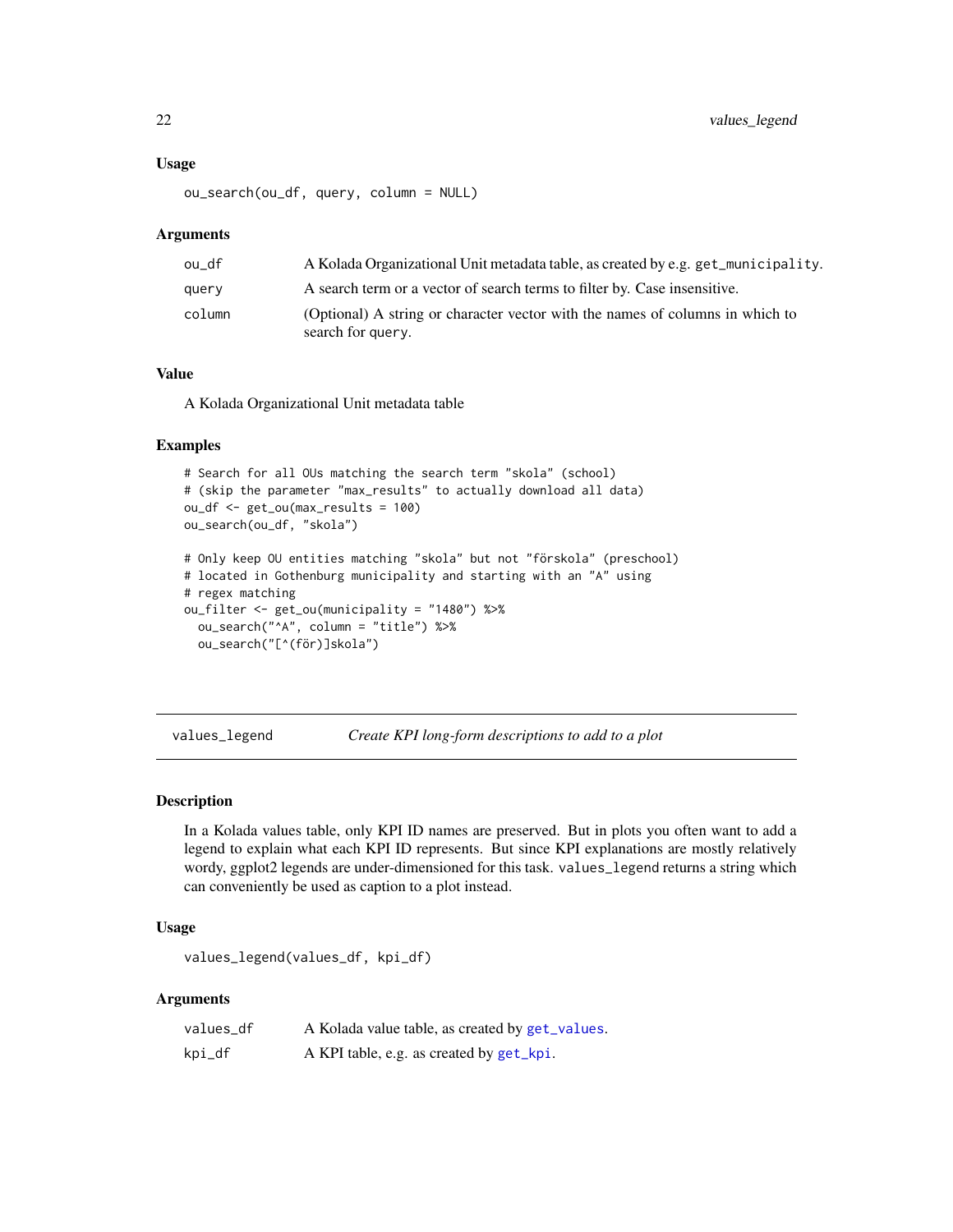#### <span id="page-22-0"></span>Value

A string which should be used as caption in a plot.

values\_minimize *Simplify a Kolada values table*

#### Description

Simplify a Kolada values table, i.e as created by [get\\_values](#page-7-1), by removing columns that contain monotonous data, i.e. that contain only one value for all observations.

#### Usage

```
values_minimize(values_df)
```
#### Arguments

values\_df A Kolada value table, as created by [get\\_values](#page-7-1).

#### Value

A Kolada values table

#### Examples

```
# Download values for all available years of a given KPI for
# Malmö municipality (code 1280)
vals <- get_values(kpi = "N45933", municipality = "1280", simplify = TRUE)
# (Returns a table with 5 rows and 8 columns)
```
# Remove columns with no information to differentiate between rows values\_minimize(vals)

# (Returns a table with 5 rows and 4 columns)

%>% *re-export magrittr pipe operator*

#### Description

re-export magrittr pipe operator

#### Arguments

| lhs | A value or the magrittr placeholder.          |
|-----|-----------------------------------------------|
| rhs | A function call using the magrittr semantics. |